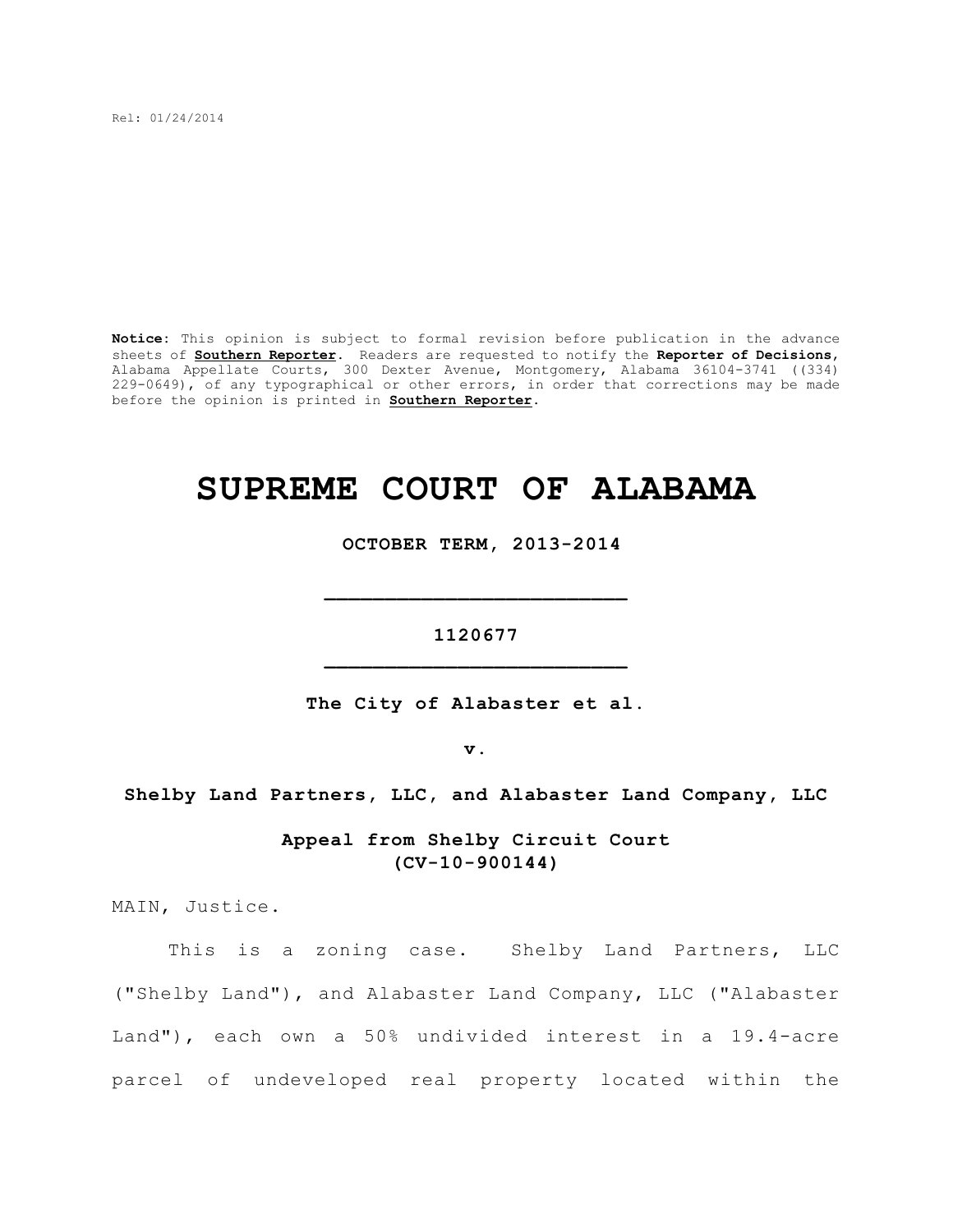municipal limits of the City of Alabaster ("the City"). In 2004, at the request of Shelby Land, the property was zoned as a "community business district," permitting only commercial uses. In 2009, Shelby Land petitioned the City to rezone the land to permit multifamily residential use in order to pursue the development of a low-income apartment complex for senior citizens on the property. The Alabaster City Council ("the City Council") denied Shelby Land's rezoning application. Shelby Land and Alabaster Land then brought this action seeking relief from the denial of the rezoning request. The trial court entered a summary judgment in favor of Shelby Land and Alabaster Land and ordered the City and the City Council to rezone the land to permit multifamily residential development. The City and the members of the City Council, who were sued in their official capacities, appeal. We reverse and remand.

## I. Facts & Procedural History

In June 2003, the City adopted a community-renewal plan ("the plan"). The plan called for redevelopment of more than 300 acres of underdeveloped or undeveloped land near the intersection of Highway 31 and Interstate 65 at Exit 238 in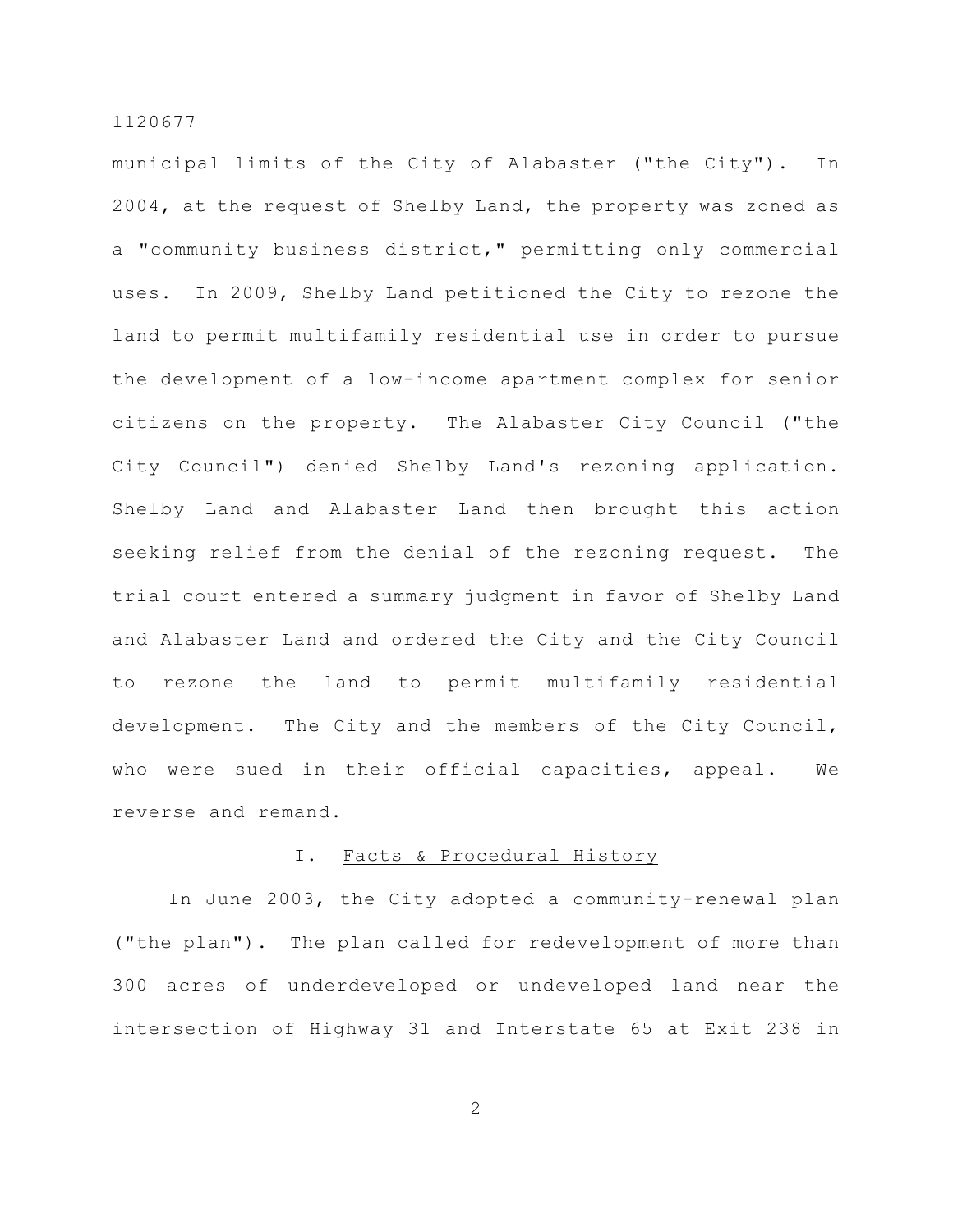Alabaster ("the project area"). The 19.4-acre parcel is within the project area. The plan noted that the older homes, mobile homes, and buildings existing in the project area portrayed an image of decay and blight and expressed concern that the blight might spread to adjoining residential areas. In addition to alleviating the perceived blight, the plan sought to encourage commercial development at the project area "in order to increase employment opportunities, promote a diversified economy and expand the City's tax base." The plan further sought to improve the safe and efficient flow of traffic through and near the project area. Although the plan indicated the potential for mixed-use development, including residential use, the plan stated that "it is projected that the entire Project Area is best suited for General Business District development and it is the plan to redevelop the entire Project Area as a General Business District." An attached "proposed land use map" indicated that the entire project area would be zoned "B-3 General Business." The City Council approved and adopted the plan on June 16, 2003.

In furtherance of the plan, the City entered into a redevelopment agreement with Shelby Land. The City agreed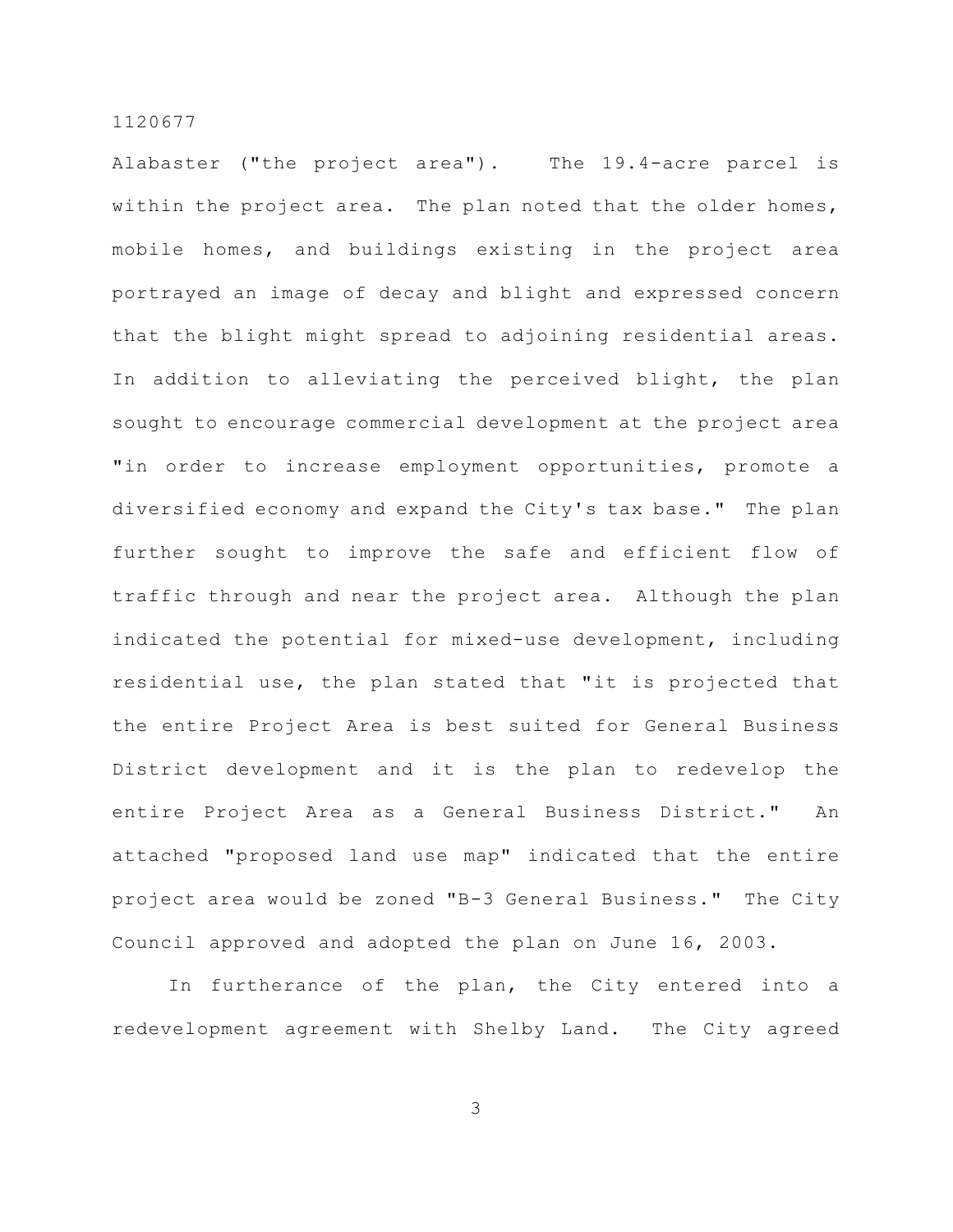that it would acquire certain properties included within the project area that were not already owned by Shelby Land and convey those properties to Shelby Land. In return, Shelby Land agreed to convey a parcel of land to the City to be used as a site for the construction of City facilities. The City also agreed to construct a road, Alabaster Boulevard, through the project area. The agreement recited the City's aspiration that the redevelopment project would stimulate residential construction and aid in the development of more desirable neighborhoods in the City. The agreement also required that Shelby Land develop the property in conformity with the plan.

In order to implement the plan, it was necessary that the land encompassed by the project area be rezoned from an agricultural designation to a zoning classification permitting the planned commercial use. In July 2004, Shelby Land applied to the Alabaster Planning Commission ("the planning commission") to have the entirety of the project area zoned as a B-3 "community business district." According to Shelby Land, the uniform B-3 zoning classification throughout the project area was selected because, at that time, it was uncertain as to the amount of acreage needed for a planned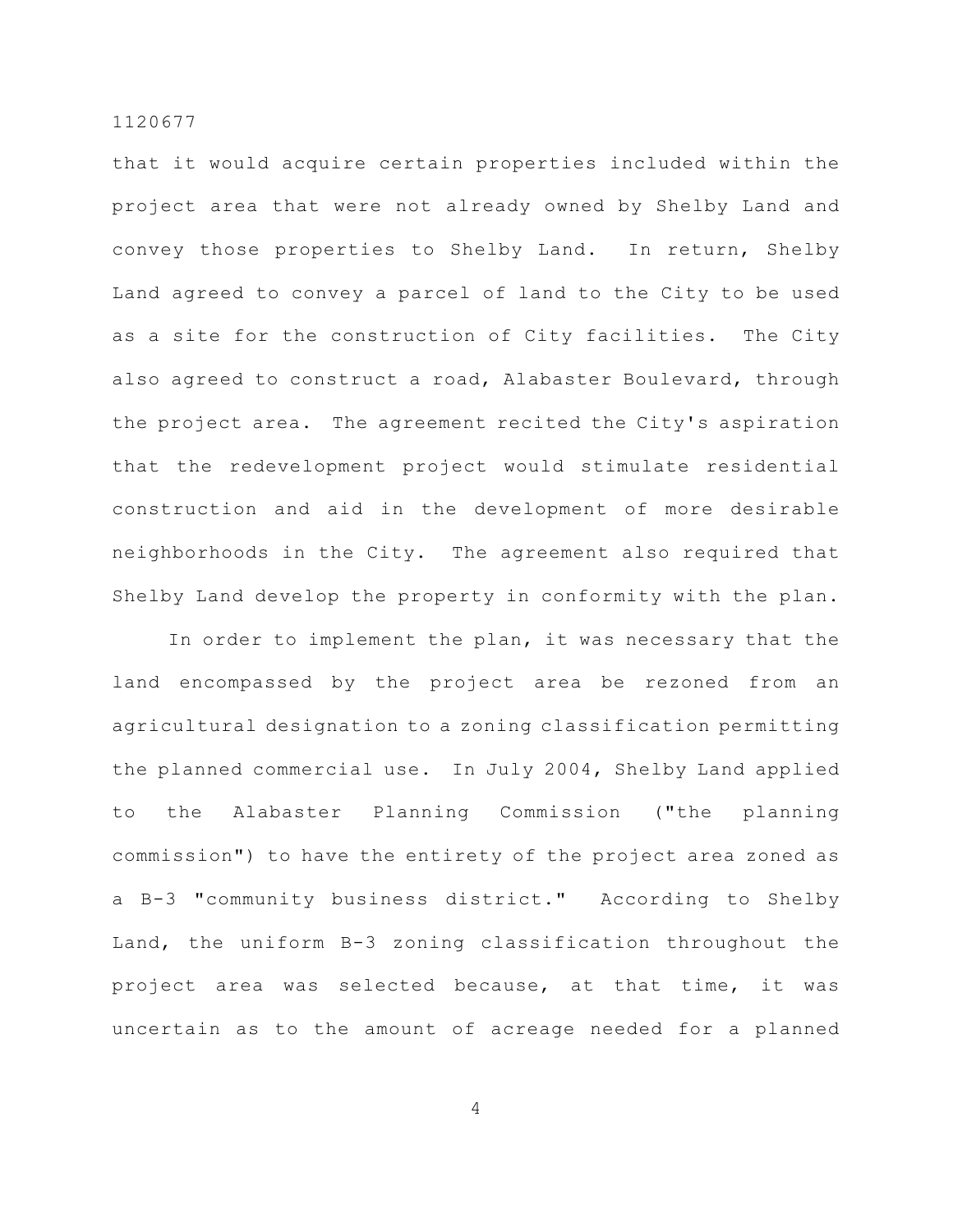commercial development. With its application, Shelby Land stated:

"The zoning of the balance of our property to B-3 will allow us to pursue commercial uses consistent with the concept of highest and best use and therefore enable us to maximize the economic potential of the property for us, the City of Alabaster, developers and future property owners. While we have a Master Plan, it is not possible to know what future uses we may have and accordingly we understand it may be necessary to change zoning to lower classifications at a later date."

The rezoning request went through the City's standard zoning process, and, after receiving a favorable recommendation from the planning commission, Shelby Land's request that the entire project area be rezoned as a B-3 community business district was approved by the City Council. Redevelopment of a portion of the project area moved forward, and the developed site now contains a large commercial development known as the Colonial Promenade, which includes a Wal-Mart Super Center; a 14-auditorium movie theater; a Bed, Bath & Beyond home-goods store; a Books-a-Million bookstore; and a number of other retailers and restaurants. The area represents Alabaster's largest commercial and retail development.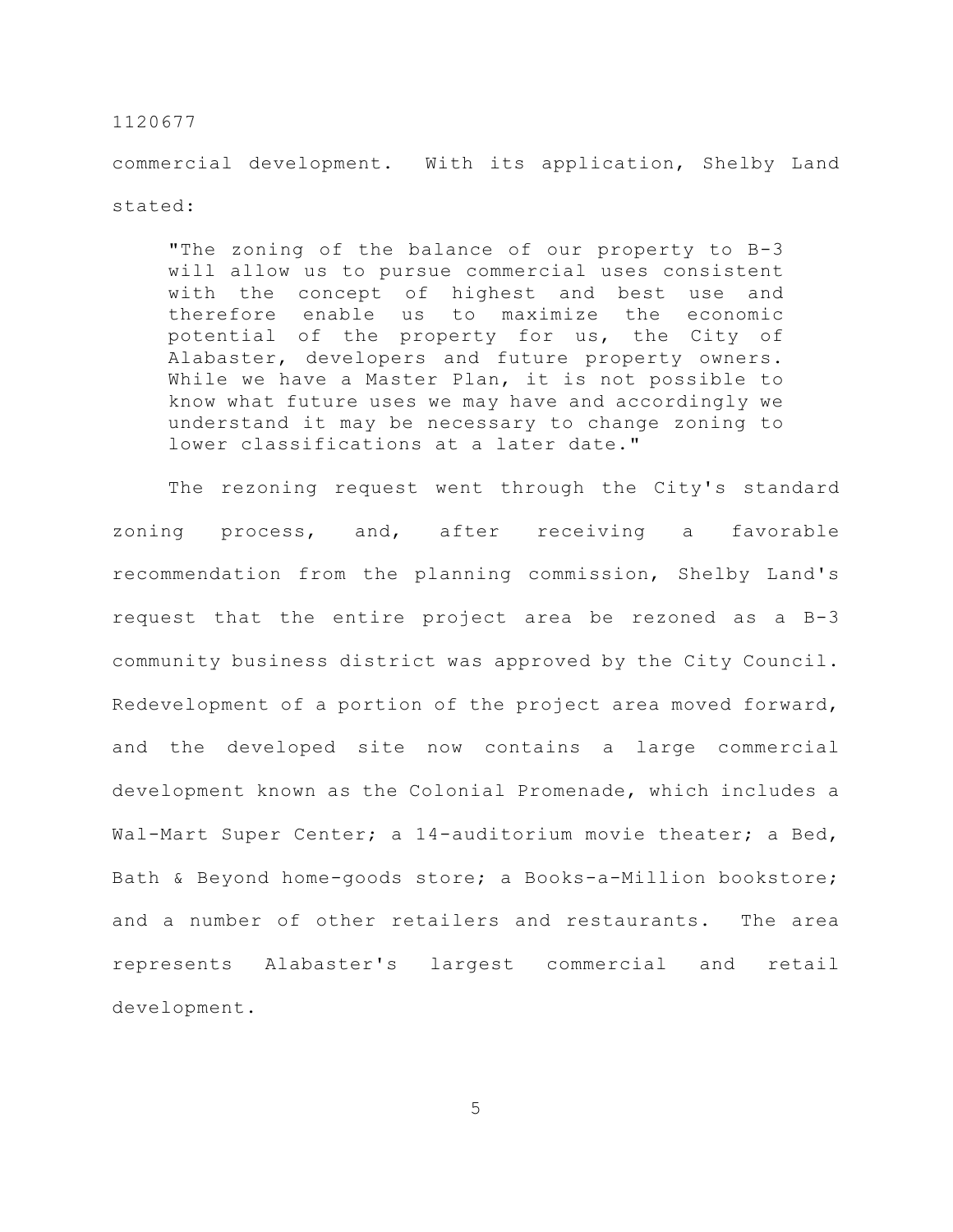The current commercial development, however, does not encompass the entirety of the project area, and several parcels of property totaling approximately 195 acres remain undeveloped. The undeveloped areas include the 19.4-acre site made the basis of this appeal. That property fronts the eastern side of Alabaster Boulevard. The contiguous parcels also remain undeveloped. The only developed properties fronting Alabaster Boulevard are a restaurant, a hotel, and a church. With the exception of the church constructed at the northern end of Alabaster Boulevard, all properties fronting Alabaster Boulevard remain zoned B-3, and all development within the project area has been commercial.

In November 2009, Shelby Land filed an application for rezoning of the 19.4-acre site. The application sought to rezone the property from a B-3 community business district to a multifamily residential R-6 designation, which allows for multifamily residential uses, such as apartments, condominiums, and assisted-living facilities. The request to rezone the property was made in anticipation of developing a potential apartment community for senior citizens proposed for the 19.4-acre site. The proposed senior apartment complex was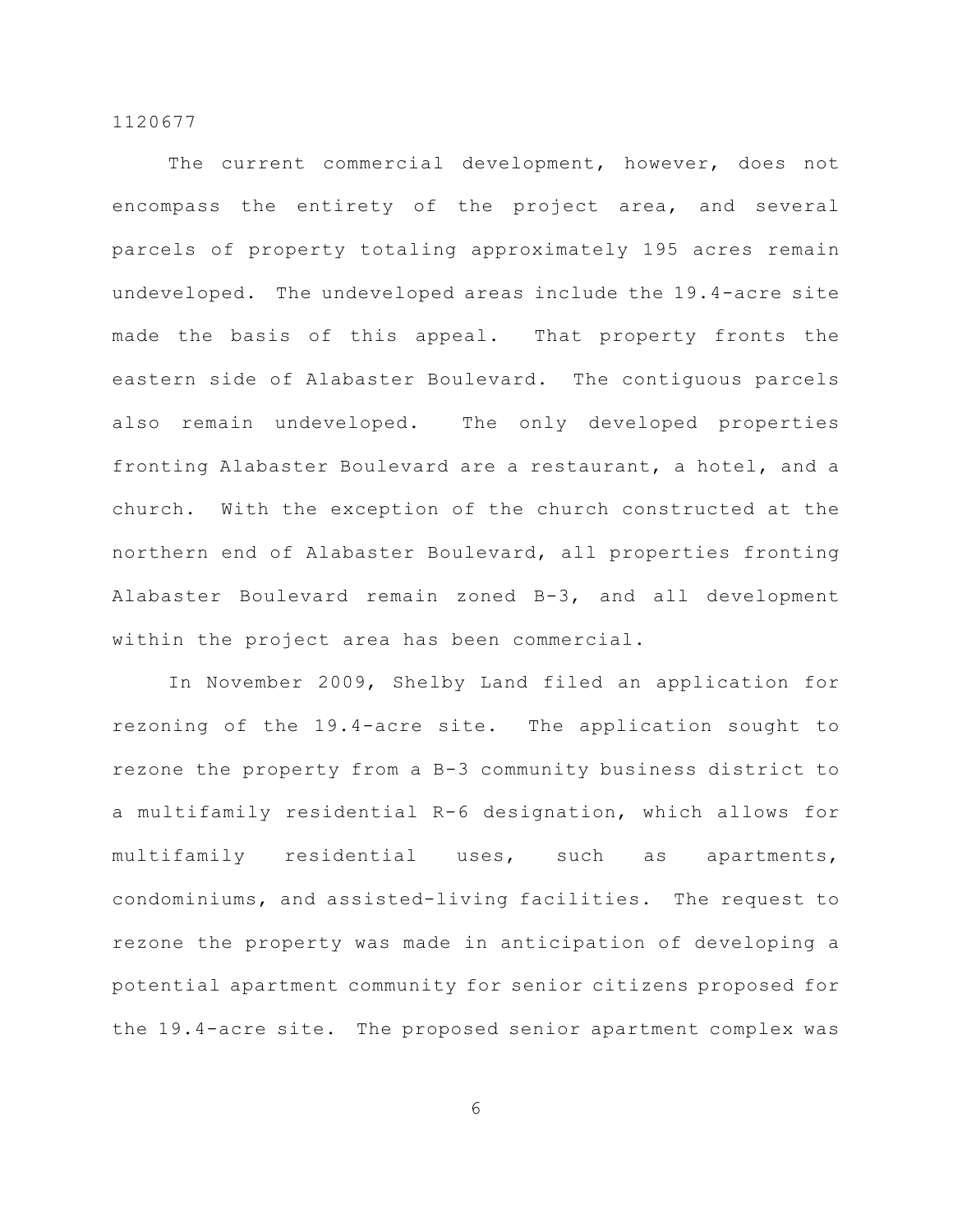to consist of 144 units, which would be limited to residents aged 55 and older. Children were to be excluded from living in the apartments. Along with its application, Shelby Land included the conclusions of a traffic study conducted by a retained consultant. The study indicated that senior apartment communities generate five times less traffic than conventional apartment complexes and thus concluded that the apartment-complex development would have a negligible affect on the public roadways surrounding the proposed development.

On November 24, 2009, the planning commission held a hearing on Shelby Land's rezoning application. Representatives from Shelby Land and the developer of the proposed apartment complex made a presentation. In the presentation it was noted that, as a senior apartment community, which prohibited children from residing in the complex, the project would have no impact on the City's schools; that similar senior citizens' apartments have negligible crime rates; and that seniors drive 25% less than their younger counterparts, thus limiting the effect of the development on area traffic. It was further stated in the presentation that the developers intended to seek financing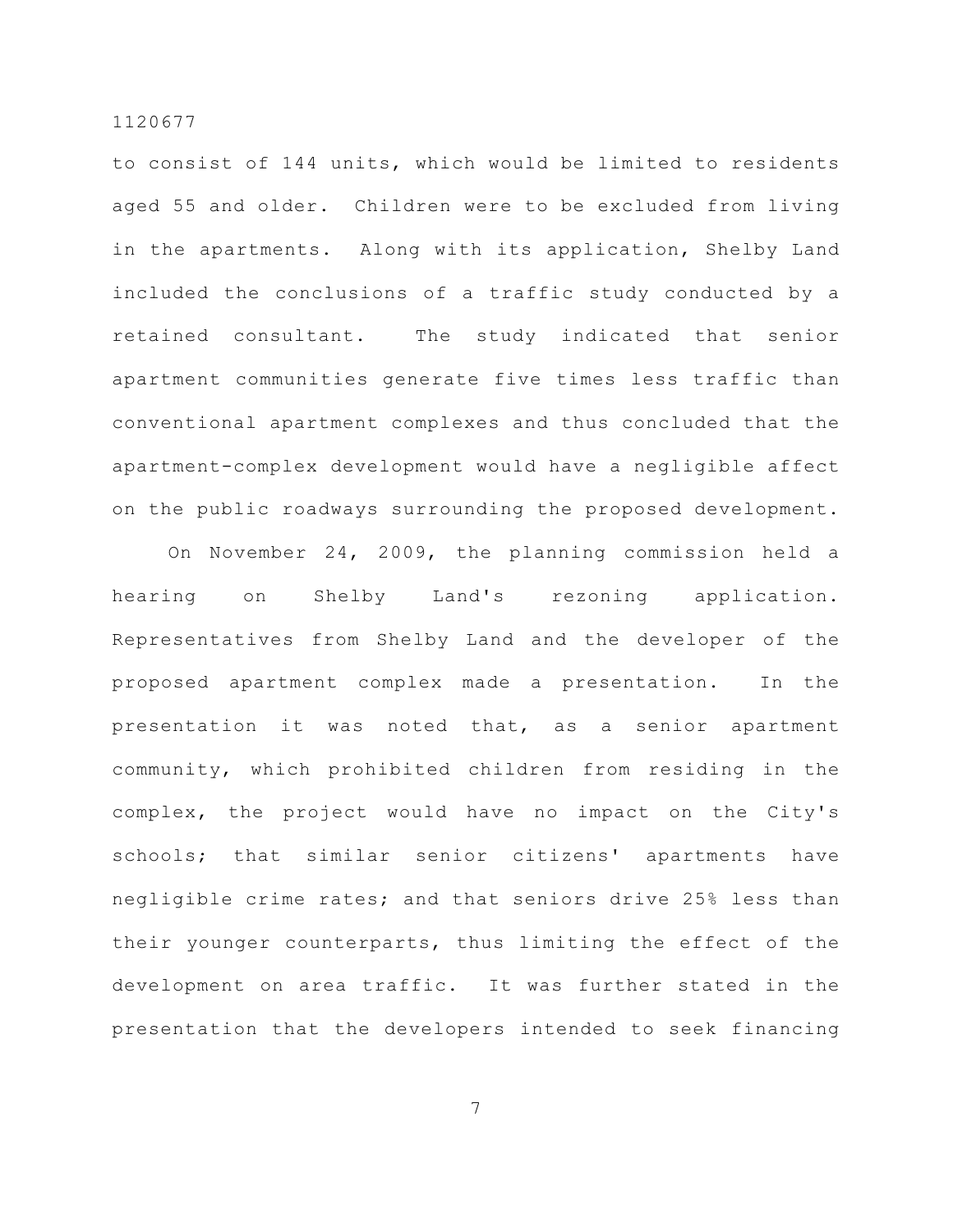for the project from the State of Alabama, which required a 30-year land-use restriction limiting the use of the project to senior housing and also required rent controls.

Alabaster's City planner, Harry Still, submitted a memorandum to the planning commission recommending that the rezoning request be denied. The memorandum stated:

"Shelby Land Partners LLC is requesting to rezone 19.40 acres from B-3 (Community Business District) to R-6 (Multi-Family District).

"The proposed rezoning will take property that has the potential to create jobs for the community and put revenue back into the economy and create more rooftops, something that our community has more than enough of. More residential development in this area will create traffic that will frustrate the intent of Alabaster Boulevard which is to make the Colonial Promenade and the surrounding commercial property a convenient place to do business, not a convenient place to live.

"Staff recommends against down-zoning any property in this area."

During the hearing, the planning commission expressed concern with regard to the requirement that the apartment complex remain a low-income senior complex for 30 years. One member generally expressed concern in permitting any type of apartment complex at the proposed location. The planning commission indicated that it did not "want to back off the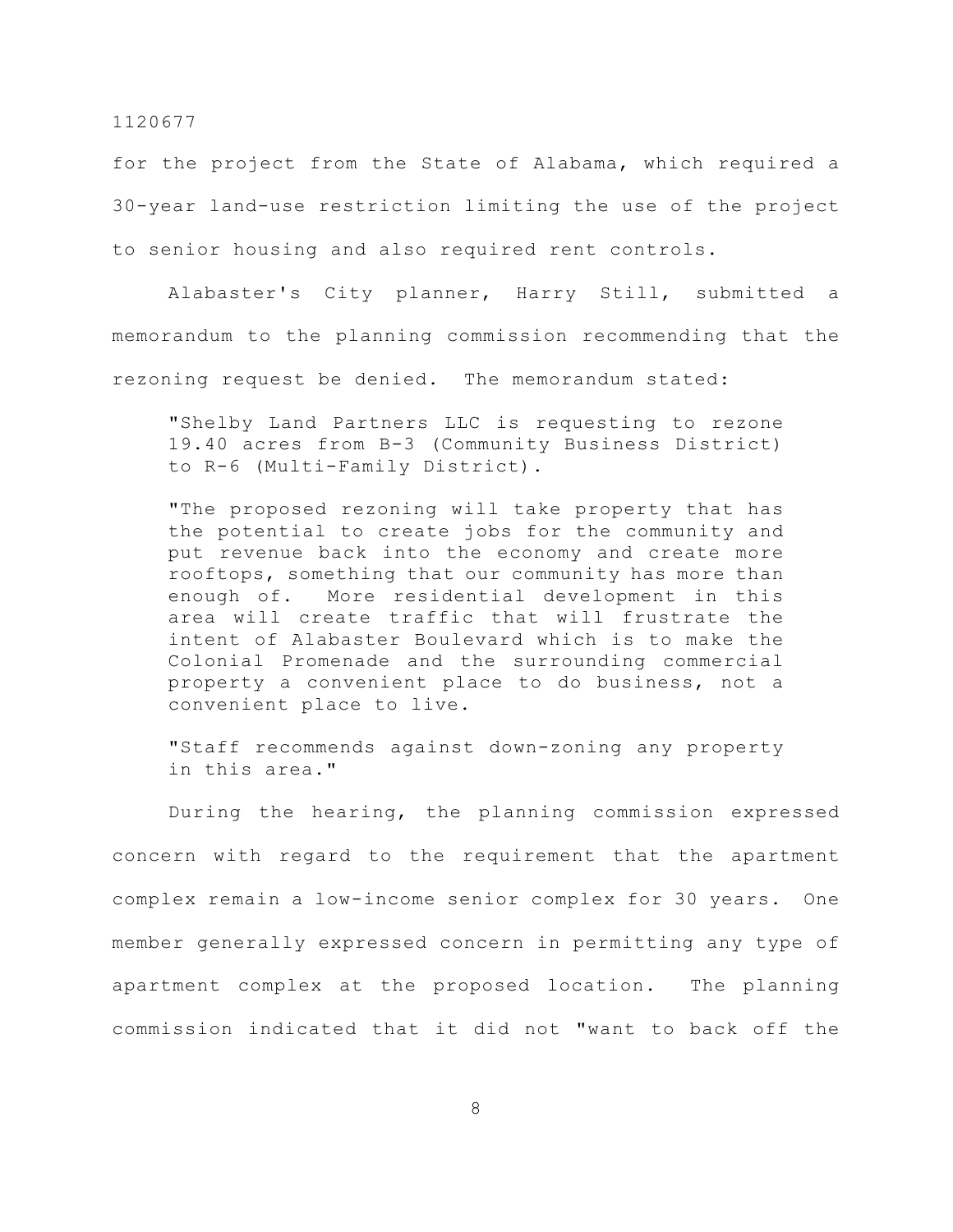hope of this property being an all-commercial corridor one day." Accordingly, the planning commission unanimously voted to recommend that the City Council deny the zoning application.

On January 21, 2010, the City Council heard Shelby Land's rezoning request. The minutes of the council meeting indicate that representatives of Shelby Land and the developer spoke in favor of the rezoning request. Several members of the public spoke against the rezoning. The City Council voted 4-3 to deny the rezoning request.

On February 2, 2010, Shelby Land and Alabaster Land filed this action against the City and the individual members of the City Council in their official capacities. The complaint sought relief from the City Council's denial of the rezoning request and specifically sought a judgment declaring that the City's failure to rezone the property constituted a violation of Shelby Land and Alabaster Land's constitutional rights; an injunction prohibiting the City from preventing Shelby Land and Alabaster Land from developing the property under an R-6 zoning classification; and an order directing the City to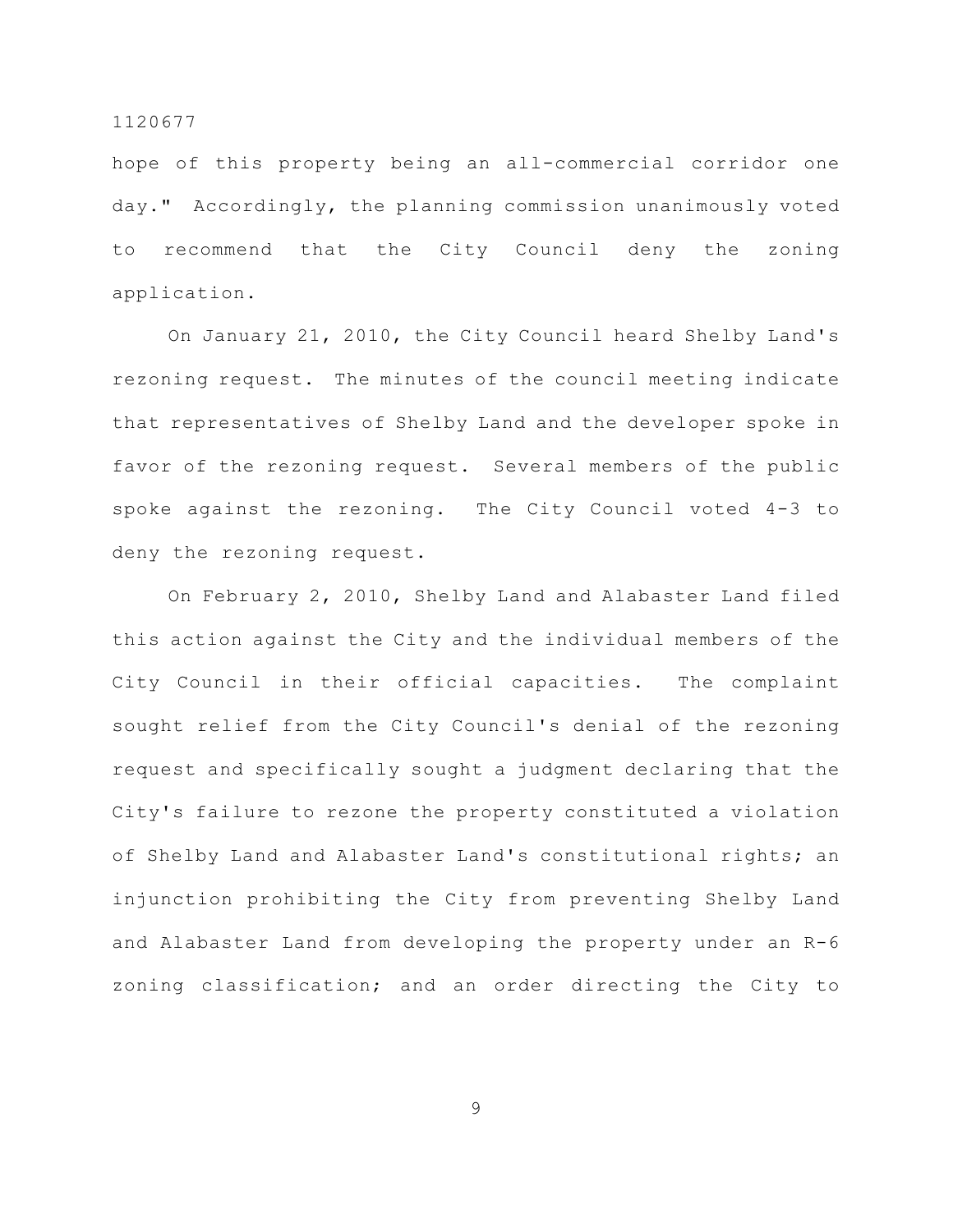approve Shelby Land's application to rezone the property to an R-6 classification.

On September 20, 2010, the parties filed cross-motions for a summary judgment. Shelby Land and Alabaster Land argued that they were due a summary judgment because the City Council failed to demonstrate that the reason for the denial of the rezoning request was a substantially related to the health, safety, morals, or general welfare of the citizens of the City. Shelby Land and Alabaster Land further argued that the City's denial of the rezoning application was arbitrary and capricious. The City, on the other hand, argued that it had a "fairly debatable" reason for denying the rezoning application and that, under the highly deferential standard for judicial review of its zoning decisions, it was due a summary judgment.

In support of their respective motions, the parties submitted evidence and affidavits. Shelby Land and Alabaster Land submitted the affidavit of James Jackson, the managing member of Shelby Land, who testified that the City's redevelopment agreement with the Shelby Land contemplated that the project area would contain mixed uses, including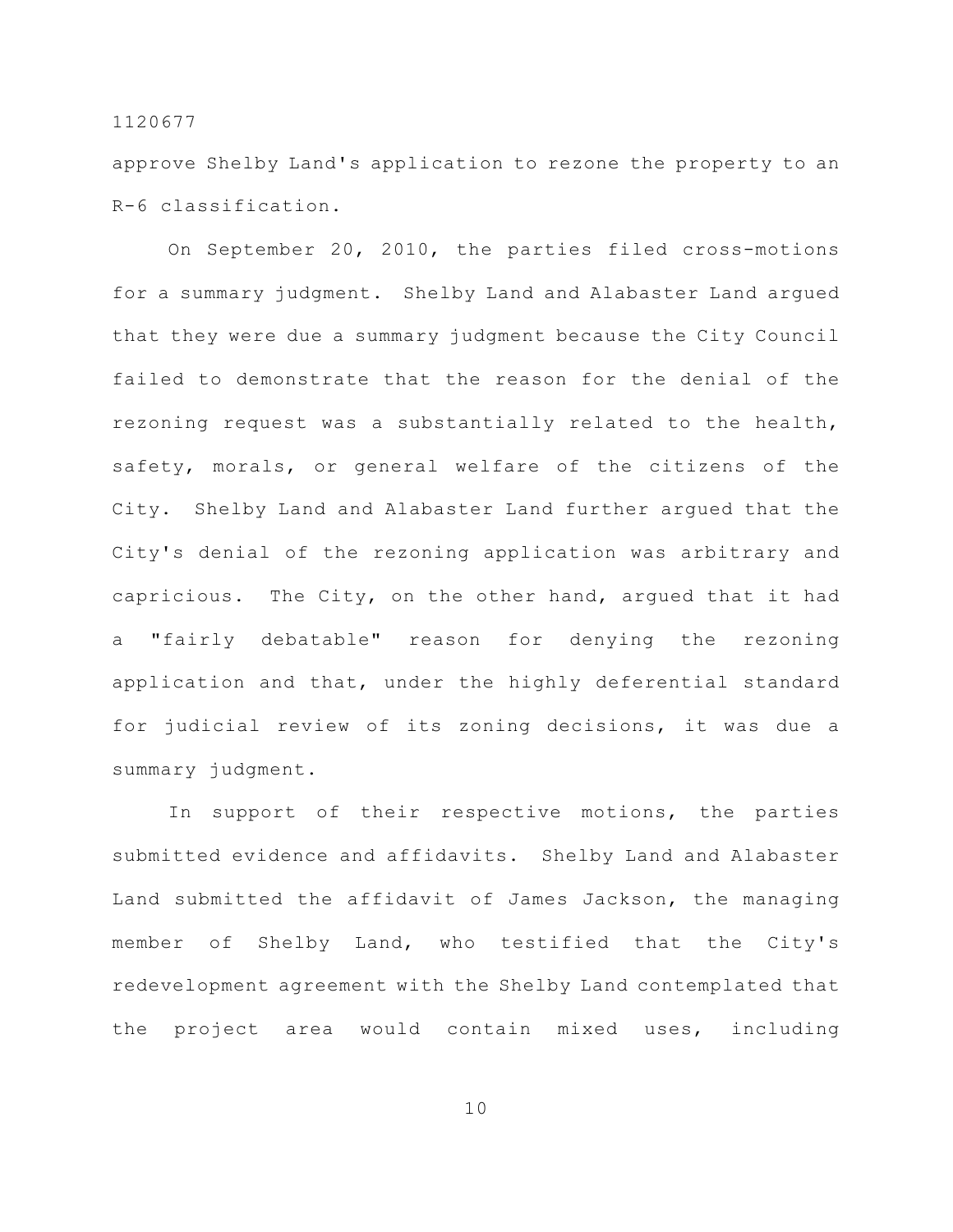residential. Shelby Land and Alabaster Land also submitted the affidavit of a former member of the City Council, who testified that the City and the developer had always intended the project area to include mixed uses, including multifamily residential. Shelby Land and Alabaster Land also submitted a proposed-use map that was attached to Shelby Land's 2003 redevelopment agreement with the City. That map indicated a proposed residential use of the 19.4-acre property. Finally, Shelby Land and Alabaster Land submitted an affidavit of an expert real-estate appraiser, who testified that there appeared to be no current demand for commercial use of the 19.4-acre parcel and that the proposed apartment complex would be a good use of the property.

The City submitted affidavits of the four members of the City Council who voted against the rezoning request. Generally, each indicated that he or she was opposed to zoning a relatively small parcel of the community-business-district area as multifamily residential. They also noted the speculative nature of the proposed senior housing complex and questioned the enforceability of the residential age restriction. They noted that without such restrictions they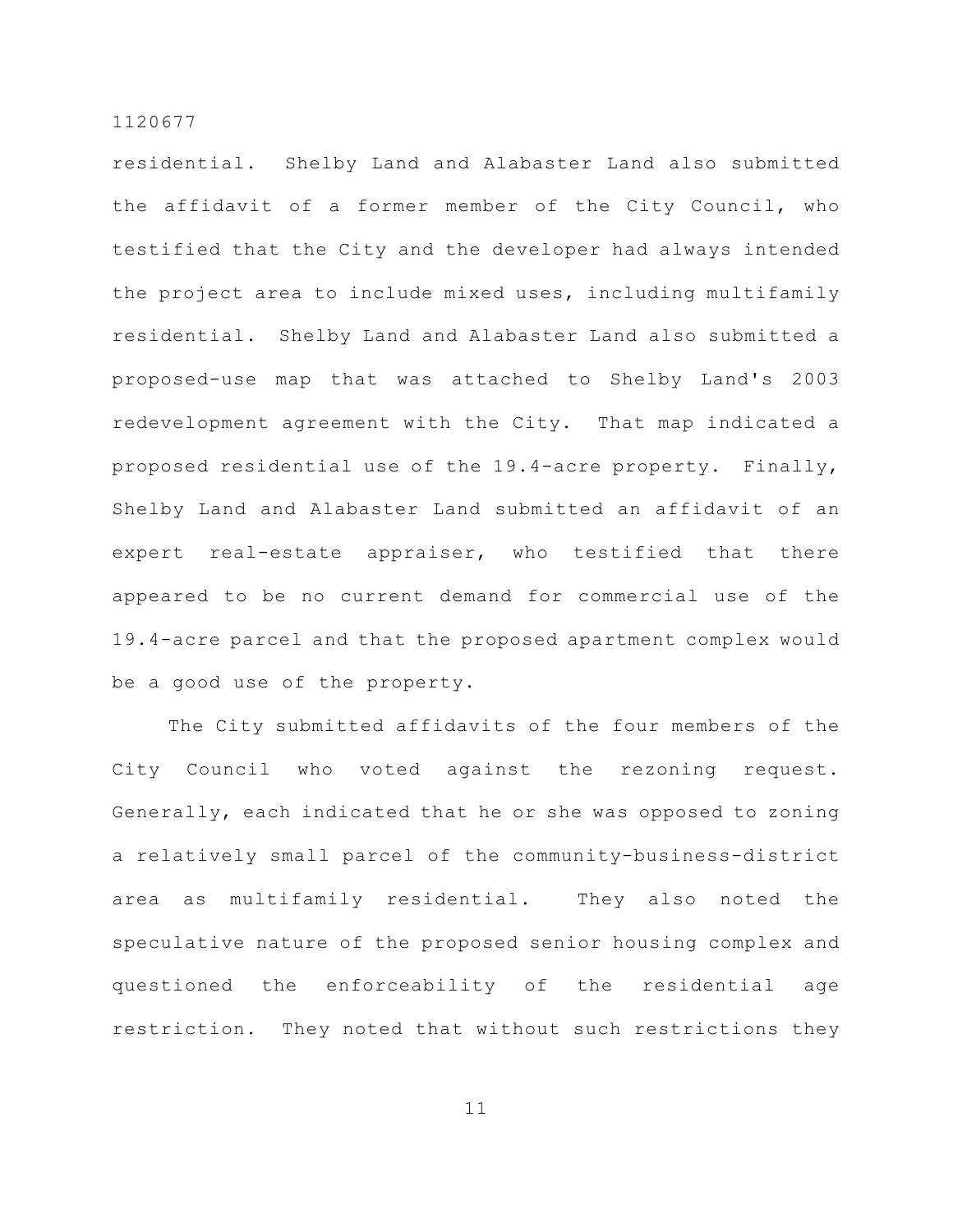could not be certain that the apartments would not have an adverse impact on traffic and the City's schools. Each member testified that he or she listened to Shelby Land's presentation with an open mind and voted in accordance with what he or she thought was in the best interest of the health, safety, and welfare of the citizens of the City. The City also submitted an affidavit of an expert real-estate appraiser, who testified that the highest and best use of the property in question would be the permissible uses allowed under the current B-3 community-business-district zoning classification.

A hearing on the motions for a summary judgment was held, and on October 31, 2012, the trial court entered a summary judgment in favor of Shelby Land and Alabaster Land and denied the City and the City Council members' cross-motion for a summary judgment. The trial court held:

"3. Under the City of Alabaster's zoning ordinance, Plaintiffs' requested change in the Property zoning classification from B-3 to R-6 is a reasonable request which does not contravene the public interest.

"4. The City's denial of Plaintiffs' zoning application, which requested a change in the Property zoning from B-3 to R-6, was arbitrary, capricious, unreasonable and had no relationship to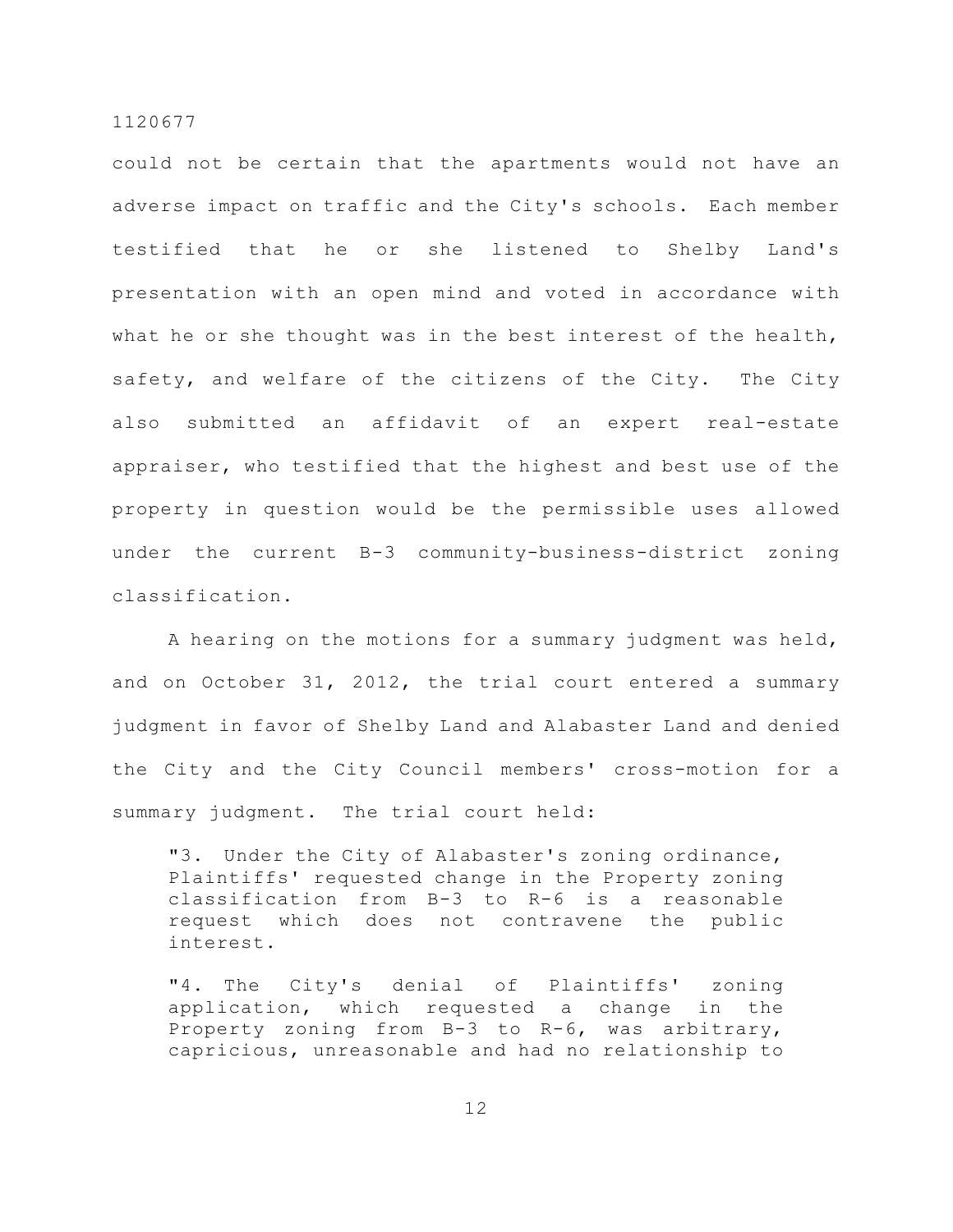the health, safety, morals, or general welfare of the City of Alabaster, and is contrary to law.

"5. The City's denial of Plaintiffs' request to change the zoning of the Property is an arbitrary restriction of the use of the Property; improperly deprives Plaintiffs of their reasonable use of the Property without just compensation or due process of law; and is, therefore, a violation of Plaintiffs' constitutional rights.

"6. Plaintiffs have the legal right to use the Property pursuant to the R-6 zoning classification.

"7. The City, its elected officials and their successors in office are enjoined and restrained from interfering with or preventing Plaintiffs from using or developing the Property under the R-6 zoning classification.

"8. The City, its elected officials and their successors in office are enjoined and restrained from enforcing or attempting to enforce the present B-3 zoning classification against the Property, and the use of the Property can be no more restrictive than that allowed under the R-6 zoning classification.

"9. Defendants shall approve Plaintiffs' application to rezone the Property from the B-3 zoning classification to the R-6 zoning classification so that the Plaintiffs may reasonably use the Property, subject to Plaintiffs' compliance with the other orders, ordinances, rules, and regulations of the City of Alabaster regarding the development, construction, maintenance and operation of the Property."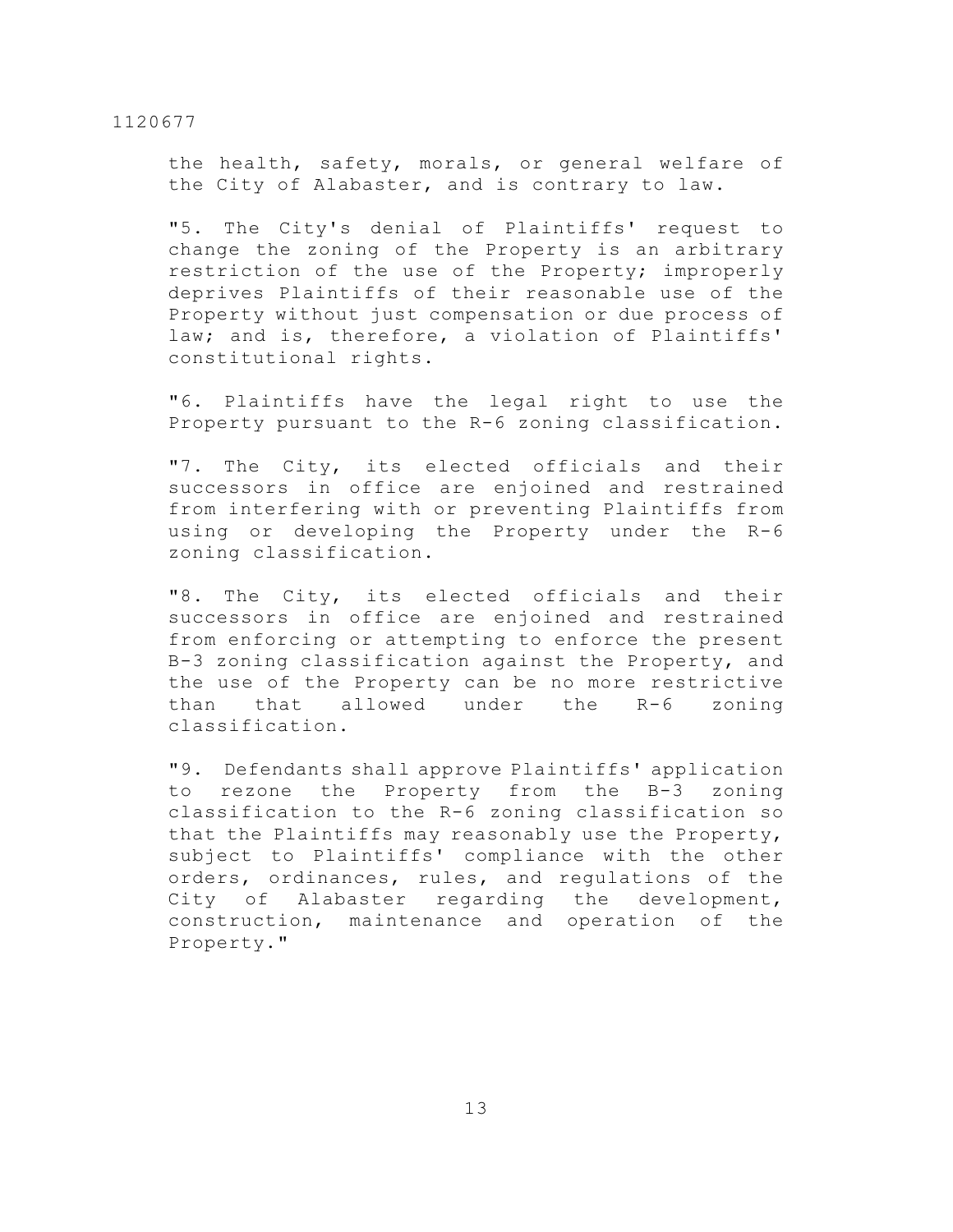Following the denial of the their postjudgment motions, the City and the individual members of the City Council appealed.

# II. Standard of Review

"This Court's review of a summary judgment is de novo. Williams v. State Farm Mut. Auto. Ins. Co., 886 So. 2d 72, 74 (Ala. 2003). We apply the same standard of review as the trial court applied. Specifically, we must determine whether the movant has made a prima facie showing that no genuine issue of material fact exists and that the movant is entitled to a judgment as a matter of law. Rule 56(c), Ala. R. Civ. P.; Blue Cross & Blue Shield of Ala. v. Hodurski, 899 So. 2d 949, 952-53 (Ala. 2004). In making such a determination, we must review the evidence in the light most favorable to the nonmovant. Wilson v. Brown, 496 So. 2d 756, 758 (Ala. 1986). Once the movant makes a prima facie showing that there is no genuine issue of material fact, the burden then shifts to the nonmovant to produce 'substantial evidence' as to the existence of a genuine issue of material fact. Bass v. SouthTrust Bank of Baldwin County, 538 So. 2d 794, 797-98 (Ala. 1989); Ala. Code 1975, § 12-21-12."

Dow v. Alabama Democratic Party, 897 So. 2d 1035, 1038-39 (Ala. 2004).

#### III. Analysis

"Judicial review of municipal decisions regarding zoning ordinances is severely limited." H.H.B., L.L.C. v. D & F, L.L.C., 843 So. 2d 116, 120 (Ala. 2002).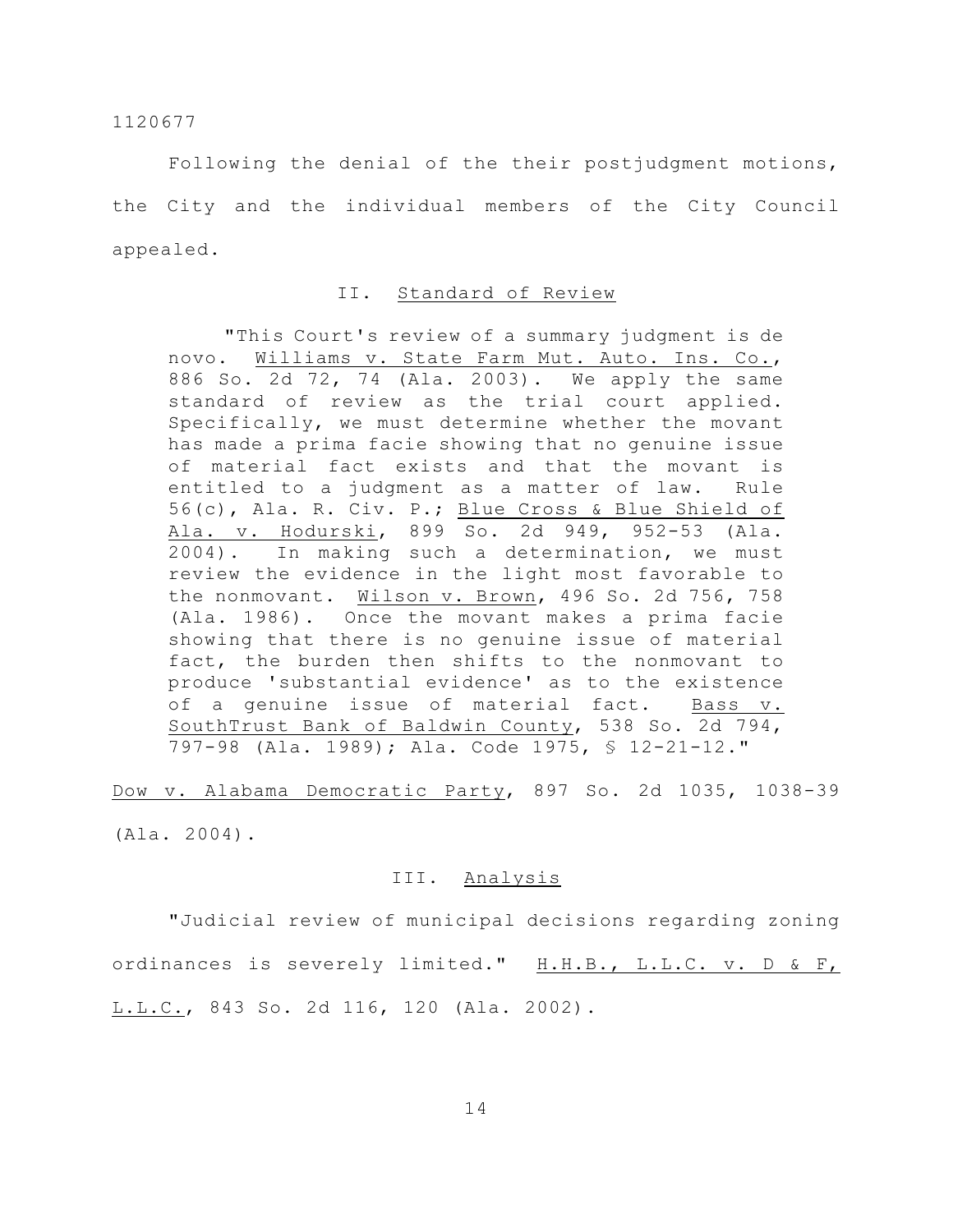"'It is settled law that the Alabama Legislature has delegated to municipal legislative bodies, such as city councils, the power and authority to enact zoning ordinances. Section 11-52-76, Ala. Code [1975], provides that "[t]he legislative body of such municipality shall provide for the manner in which such [zoning] regulations and restrictions and the boundaries of such districts shall be determined, established and enforced." The power to amend, supplement, or change zoning ordinances "as may be necessary" from "time to time" is also delegated to municipal legislative bodies. Id. See BP Oil Co. v. Jefferson County, 571 So. 2d 1026, 1028 (Ala. 1990), citing Village of Euclid, Ohio v. Ambler Realty Co., 272 U.S. 365, 47 S.Ct. 114, 71 L.Ed. 303 (1926).

"'In Homewood Citizens Association v. City of Homewood, 548 So. 2d 142 (Ala. 1989), this Court discussed the law applicable to a court's review of a city's action in zoning cases, stating that "[w]hen a municipal body acts either to adopt or to amend a zoning ordinance, it acts in a legislative capacity and the scope of judicial review of such action is quite restricted." 548 So. 2d at 143. The restrictions on this Court's review of the validity of a zoning ordinance have been explained as follows:

"'"'Zoning is a legislative matter, and, as a general proposition, the exercise of the zoning power should not be subjected to judicial interference unless clearly necessary. In enacting or amending zoning legislation, the local authorities are vested with broad discretion, and, in cases where the validity of a zoning ordinance is fairly debatable, the court cannot substitute its judgment for that of the legislative authority. If there is a rational and justifiable basis for the enactment and it does not violate any state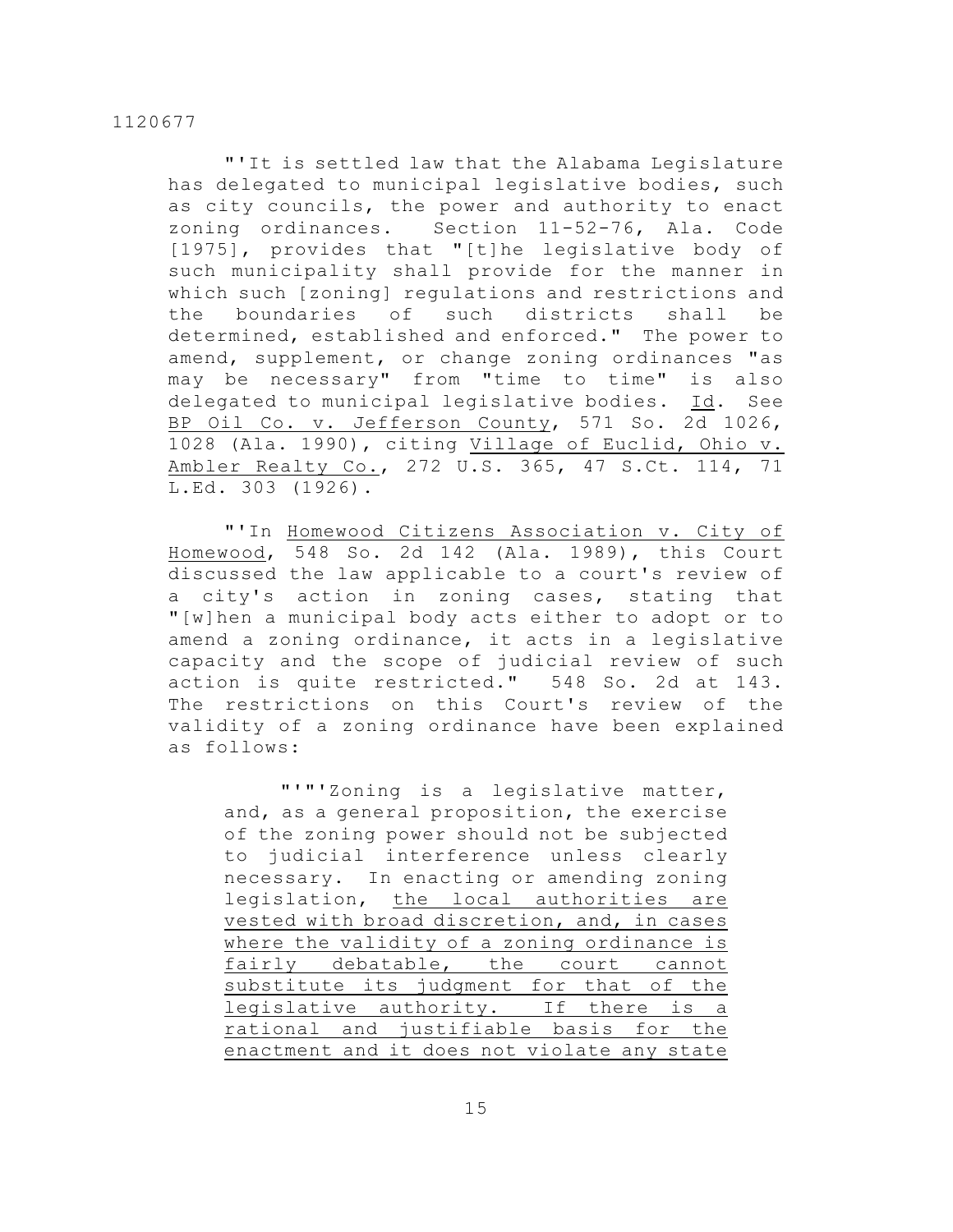| statute or positive constitutional     |  |  |  |  |
|----------------------------------------|--|--|--|--|
| quaranty, the wisdom of the zoning     |  |  |  |  |
| regulation is a matter exclusively for |  |  |  |  |
| legislative determination.             |  |  |  |  |

"'"'In accordance with these principles, it has been stated that the courts should not interfere with the exercise of the zoning power and hold a zoning enactment invalid, unless the enactment, in whole or in relation to any particular property, is shown to be clearly arbitrary, capricious, or unreasonable, having no substantial relation to the public health, safety, or welfare, or ... plainly contrary to the zoning laws.'"

"'Homewood Citizens Association, 548 So. 2d at 143 (quoting 82 Am. Jur. 2d Zoning and Planning, 338 (1976)). The Court further stated in Homewood Citizens Association that "[t]he burden is upon the party seeking relief from an ordinance to show that the ordinance was not a fairly debatable issue before the municipal governing body." 548 So. 2d 144.'"

H.H.B., L.L.C., 843 So. 2d at 120-21 (quoting American Petroleum Equip. & Constr., Inc. v. Fancher, 708 So. 2d 129, 131 (Ala. 1997)).

In zoning cases, we have noted that there are two applicable rules: the "substantial relationship rule" and the "fairly debatable rule." We explained the applicability of these two rules in BP Oil Co. v. Jefferson County, 571 So. 2d 1026 (Ala. 1990):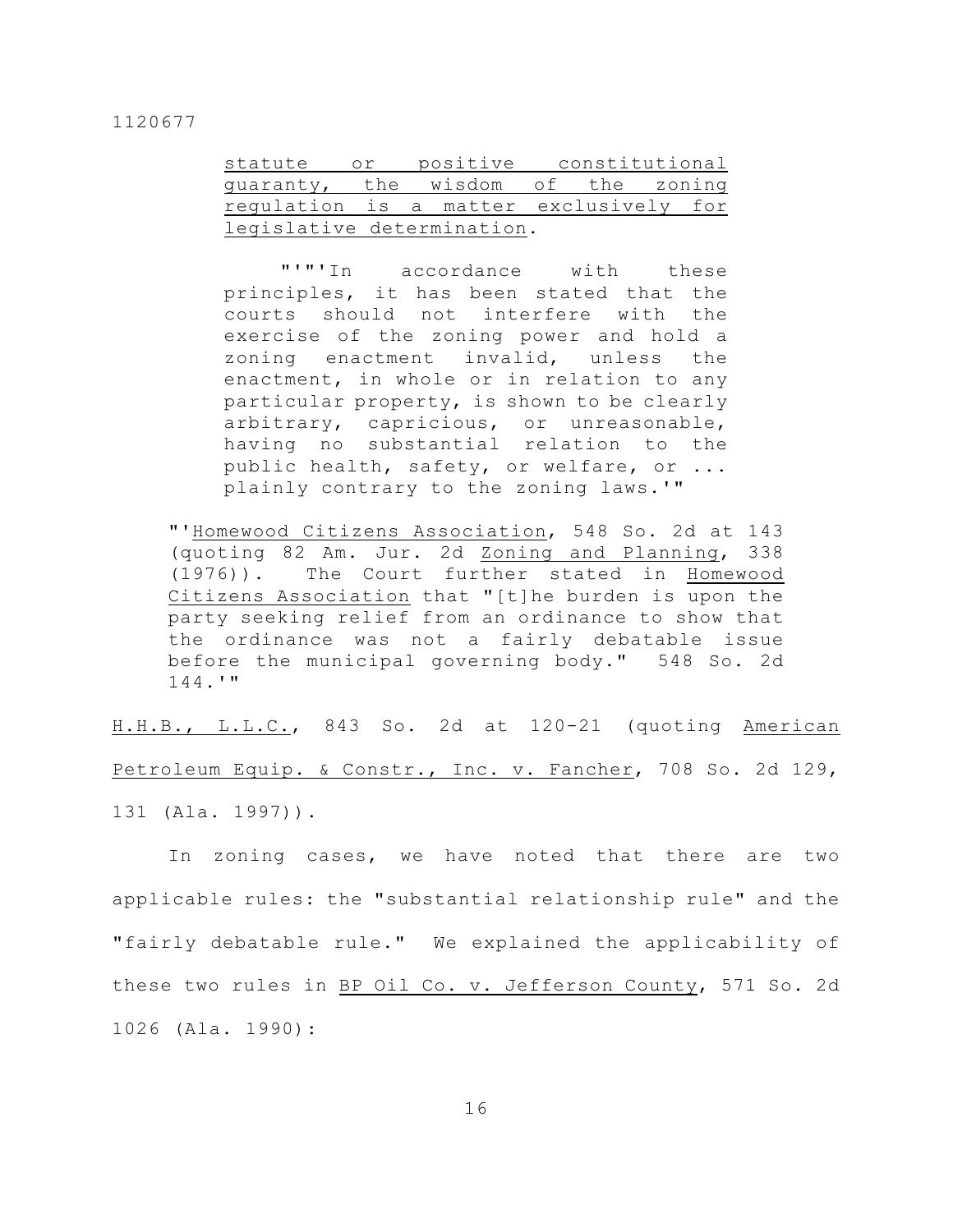"'The substantial relationship rule is a substantive law, and may be simply stated as follows: In order for a zoning ordinance or regulation to be valid, it must have some substantial relationship to the promotion of the public health, safety, morals, or general welfare. When correctly applied, this rule is not in any manner modified by the fairly debatable rule. The latter rule, being a rule of procedure or application, may be simply stated as follows: If the application of a zoning classification to a specific parcel of property is reasonably subject to disagreement, that is, if the application is fairly debatable, then the application of the ordinance by the zoning authority should not be disturbed by the courts. Of course, it is always a matter for the court to determine whether a zoning authority acted reasonably or fairly, or whether capriciously or arbitrarily. The fairly debatable rule applies to the application of the ordinance and does not modify the requirement that the ordinance itself and the application therefore must have a reasonable relationship to the health, safety, morals, or general welfare.'"

571 So. 2d at 1028-29 (quoting Byrd Cos. v. Jefferson Cnty., 445 So. 2d 239, 247 (Ala. 1983)). We have further described the "fairly debatable" rule as follows:

"'The "fairly debatable" rule concerns the application of a zoning classification to a specific parcel of property. Byrd Companies v. Jefferson County, 445 So. 2d 239, 247 (Ala. 1983). "'[I]f the application of a zoning classification to a specific parcel of property is reasonably subject to disagreement, that is, if its application is fairly debatable, then the application of the ordinance by the zoning authority should not be disturbed by the courts.'" Id., quoting Davis v. Sails, 318 So. 2d 214 (Fla. Dist. Ct. App. 1975). Thus, if the zoning ordinance is "subject to controversy or contention"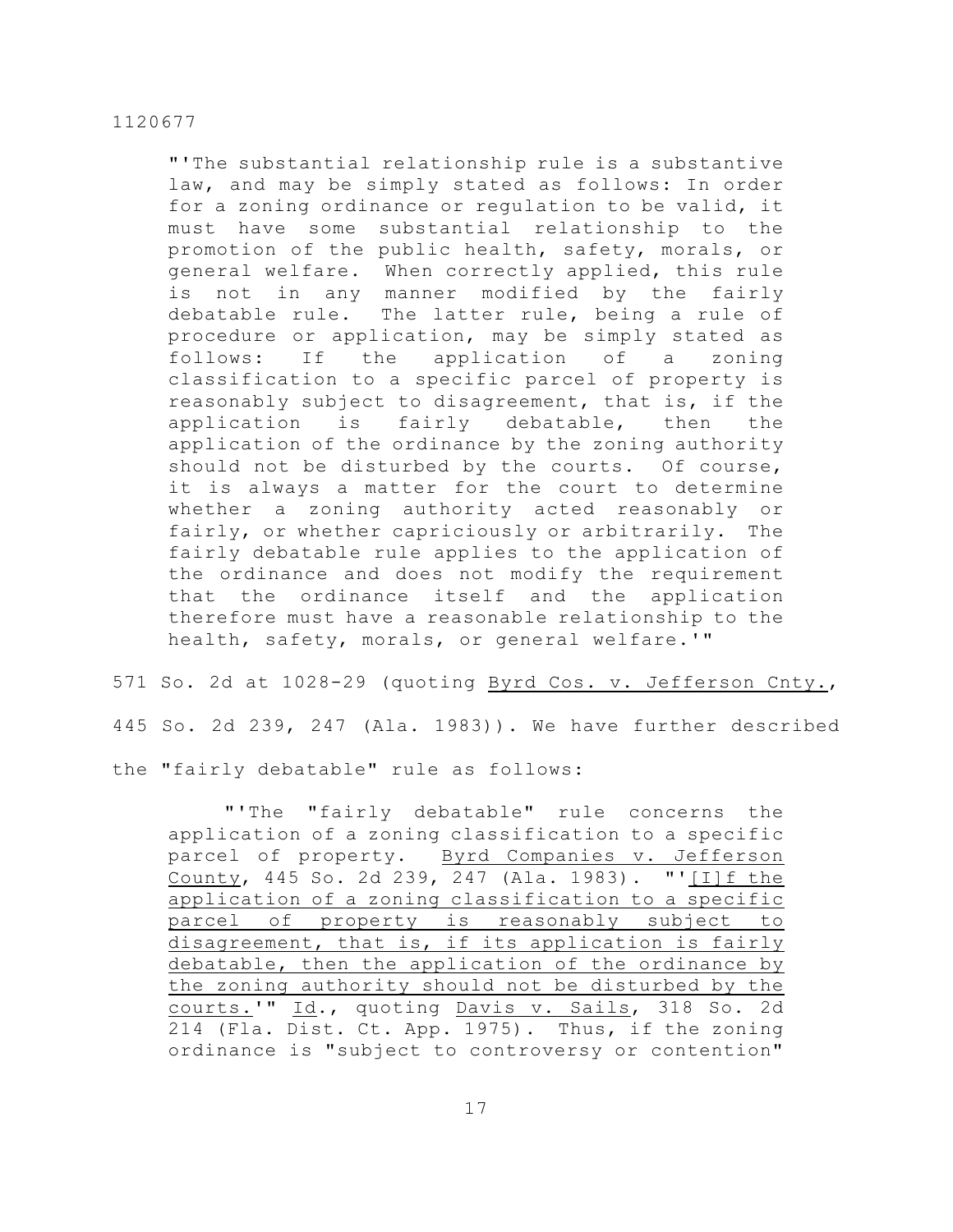or "open to question or dispute," it is "fairly debatable" and should not be disturbed by the courts. Aldridge v. Grund, 293 Ala. 333, 343, 302 So. 2d 847, 854 (1974); Cudd v. City of Homewood, 284 Ala. 268, 271, 224 So. 2d 625, 628 (1969).'"

H.H.B., L.L.C., 843 So. 2d at 121 (quoting American Petroleum, 708 So. 2d at 131).

Shelby Land and Alabaster Land argue that the judgment of the trial court is due to be affirmed because, they say, the City and the City Council members failed to prove that the denial of Shelby Land's rezoning application bore a substantial relationship to the health, safety, morals, and general welfare of the City. Thus, they argue that the inquiry ends in their favor, and there is no need to analyze whether the City's denial of their rezoning request was "fairly debatable." This misstates the inquiry. Rather, when reviewing a city's denial of rezoning petition, the court must determine whether the existing zoning classification, in this case a B-3 community business district, is substantively valid and bears a reasonable relationship to the promotion of the health, safety, morals, or general welfare of the community before turning to the "fairly debatable" analysis. See Pollard v. Unus Props., LLC, 902 So. 2d 18, 31-32 (Ala. 2004)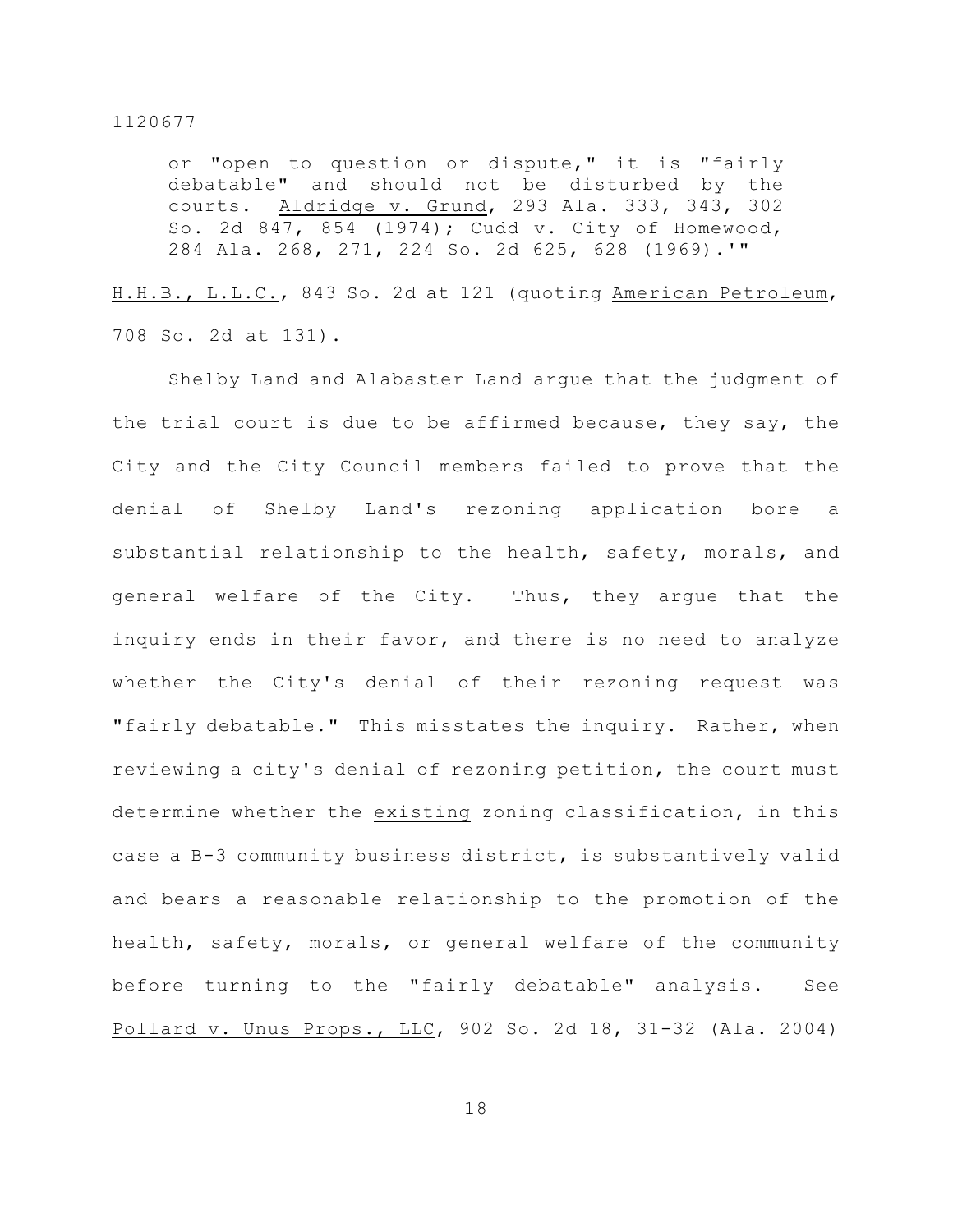(See, J., concurring specially). In other words, if the existing zoning classification bears a substantial relationship to the health, safety, morals, and general welfare, the "substantial relationship" test is satisfied.

Moreover, the burden of proving a zoning ordinance invalid rests squarely on the party challenging the ordinance. This is because the passage of a zoning ordinance is a legislative act, which is presumed to be valid and reasonable. Pollard, 902 So. 2d at 24. Therefore, a property owner challenging the denial of its rezoning petition on the ground that the existing zoning classification is no longer reasonable bears the burden of clearly demonstrating that the existing classification is no longer valid or reasonable. See, e.g., St. Clair Cnty. Home Builders Ass'n v. City of Pell City, 61 So. 3d 992, 1008 (Ala. 2010) ("It is ... axiomatic that 'an ordinance enacted by a local governing body "is presumed reasonable and valid, and that the burden is on the one challenging the ordinance to clearly show its invalidity."'" (quoting Brown v. Board of Educ. of Montgomery, 863 So. 2d 73, 75 (Ala. 2003))).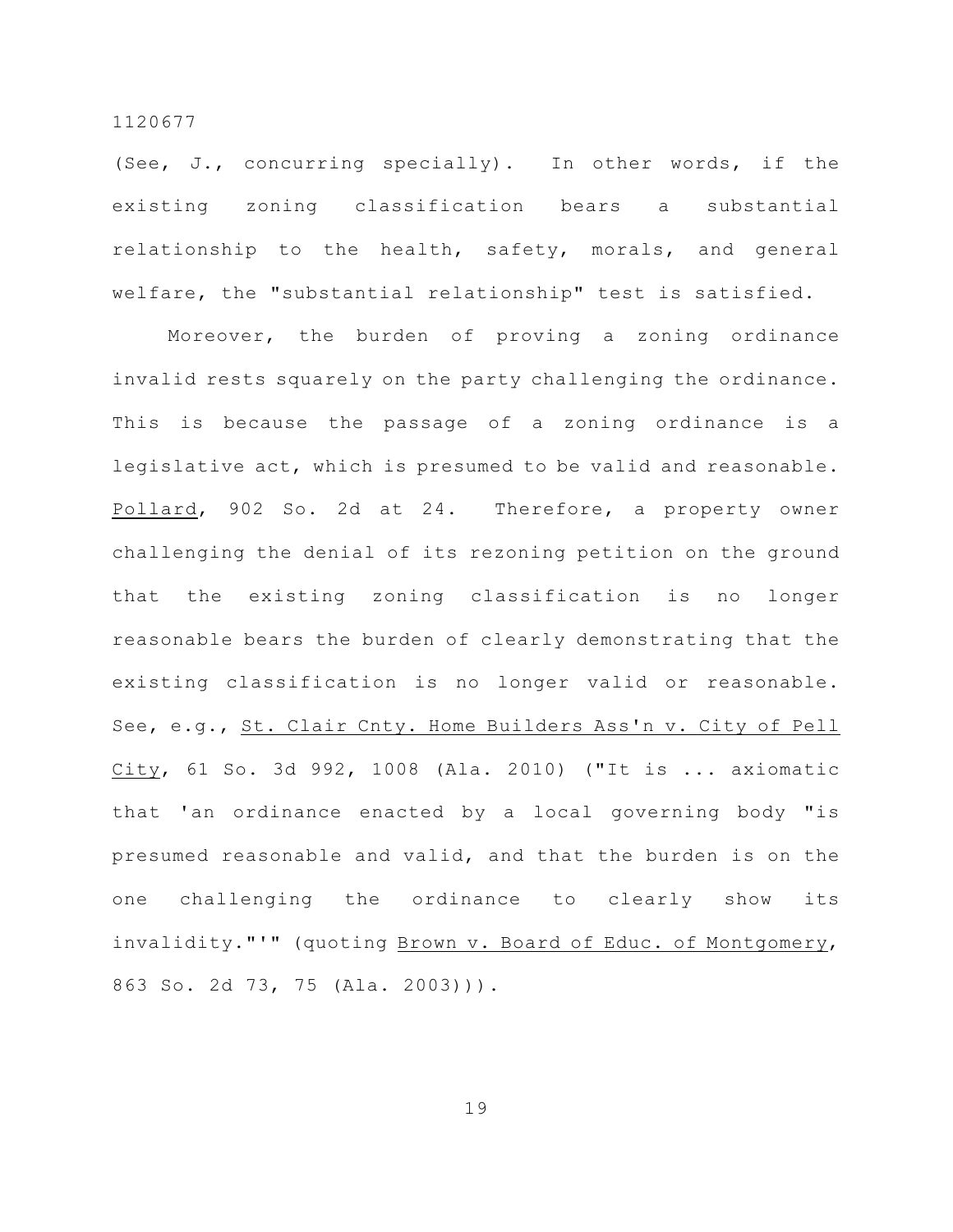In the present case, the evidence was overwhelming, and apparently undisputed, that the 2004 zoning ordinance, which placed the entirety of the project area within a B-3 zoning classification, was reasonable and substantially related to the general welfare of the community. That zoning ordinance, made at the request of Shelby Land, was adopted in accord with the plan previously approved by the City Council in 2003. The plan provided that a purpose of the redevelopment project was "to increase employment opportunities, promote a diversified economy and expand the City's tax base." As such, it was determined that "the entire Project Area is best suited for General Business District development and it is the plan to redevelop the entire Project Area as a General Business District," and the plan reflected that determination. The record before us does not disclose any new factors suggesting that the B-3 classification is no longer substantively valid, other than the fact that a landowner has presented a reasonable alternative multifamily residential use for certain property now within that B-3 classification. The mere fact that a proposed new zoning classification is reasonable, however, does not itself invalidate a likewise reasonable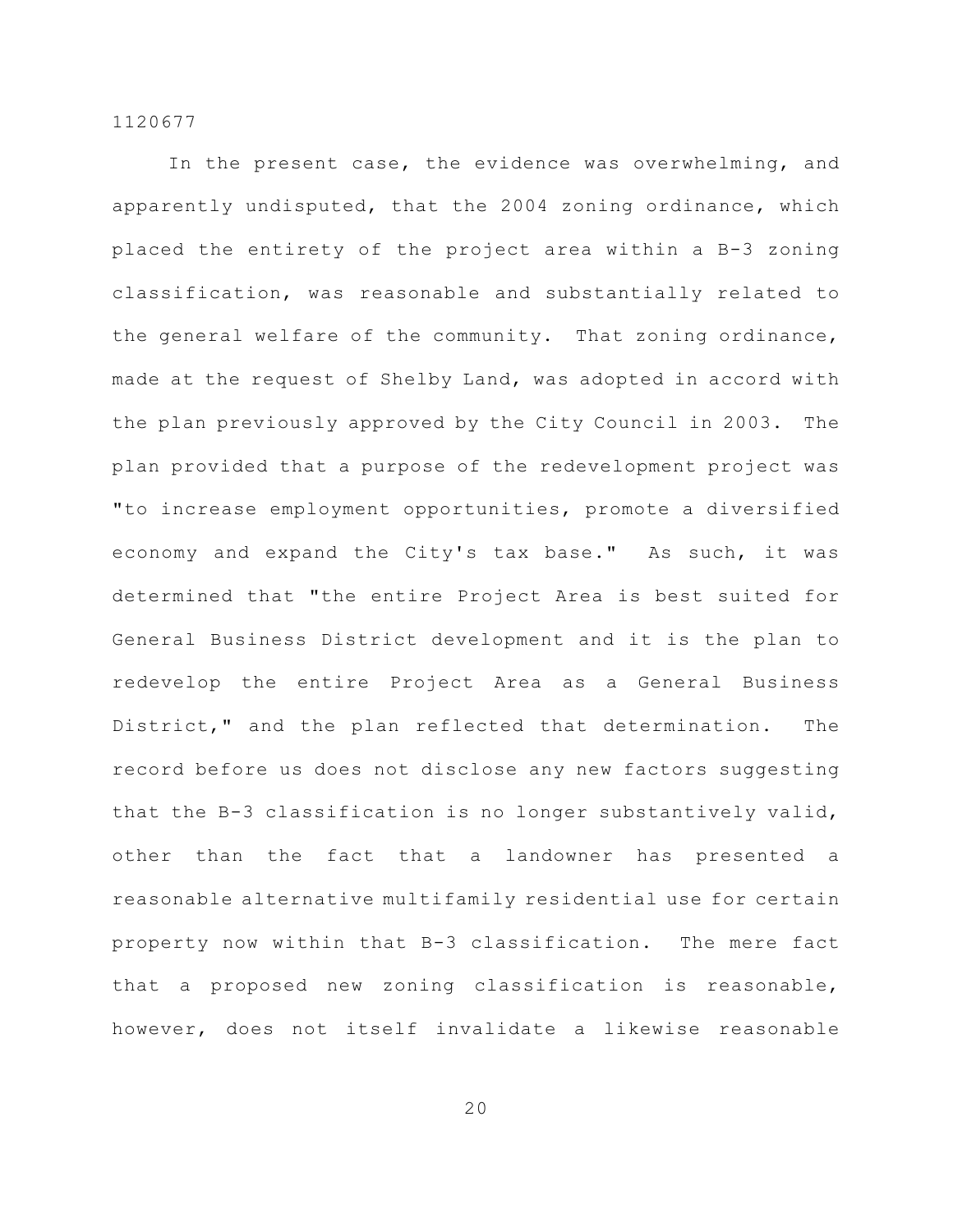existing zoning classification. The purposes for which the B-3 zoning classification was adopted in 2004 were, and remain, substantially related to the health, safety, morals, and general welfare of the community. Thus, we conclude that the trial court erred in holding the current B-3 zoning of the property had no relationship to the health, safety, morals, or general welfare of the City.

Nor does the evidence support a conclusion that the City's denial of the rezoning application was arbitrary or capricious. Shelby Land and Alabaster Land's chief argument in this regard is that there was no evidence before the trial court indicating that the City Council gave the rezoning application a fair debate. Shelby Land and Alabaster Land contend that the trial court was limited to consideration of the minutes of a meeting of the City Council -- a oneparagraph entry describing the request to rezone the property, those speaking in favor and against the rezoning request, a notation of a "lengthy discussion," and a record of the members of the City Council voting for and against the rezoning request. Shelby Land and Alabaster Land argue that a city council "can only speak through its record minutes,"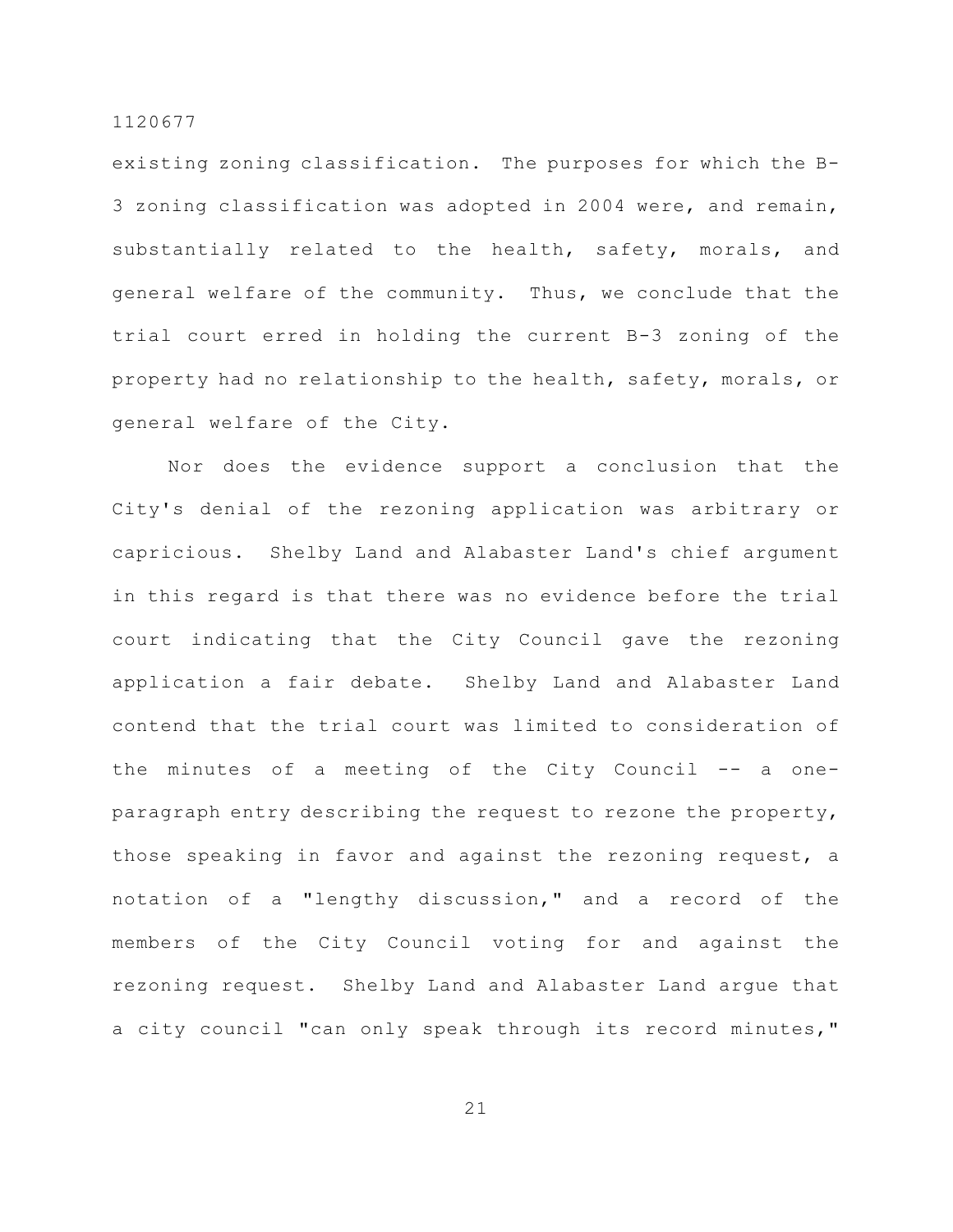and, therefore, they assert the court cannot consider ex post facto affidavits of the City Council members or the City and the City Council members' expert to justify the denial of the rezoning application. Thus, Shelby Land and Alabaster Land argue that, because there is no evidence contained in the minutes of the City Council's meeting of a debate or the grounds for denying Shelby Land's application to rezone the property, we are left with no choice but to conclude that the denial of the rezoning application was arbitrary. We disagree.

Zoning ordinances are not validated or invalidated based on the quality of the minutes of a council meeting. Rather, they are invalidated because they lack a "fairly debatable" purpose or application. Moreover, courts are free to consider evidence that was not before the governmental body at the time of the decision, so long as it is relevant to the issues considered by the governmental body when making its decisions.

In the present case, Shelby Land's rezoning request went before the planning commission, which, after hearing a presentation from Shelby Land, unanimously recommended that the petition be denied on the ground that the planning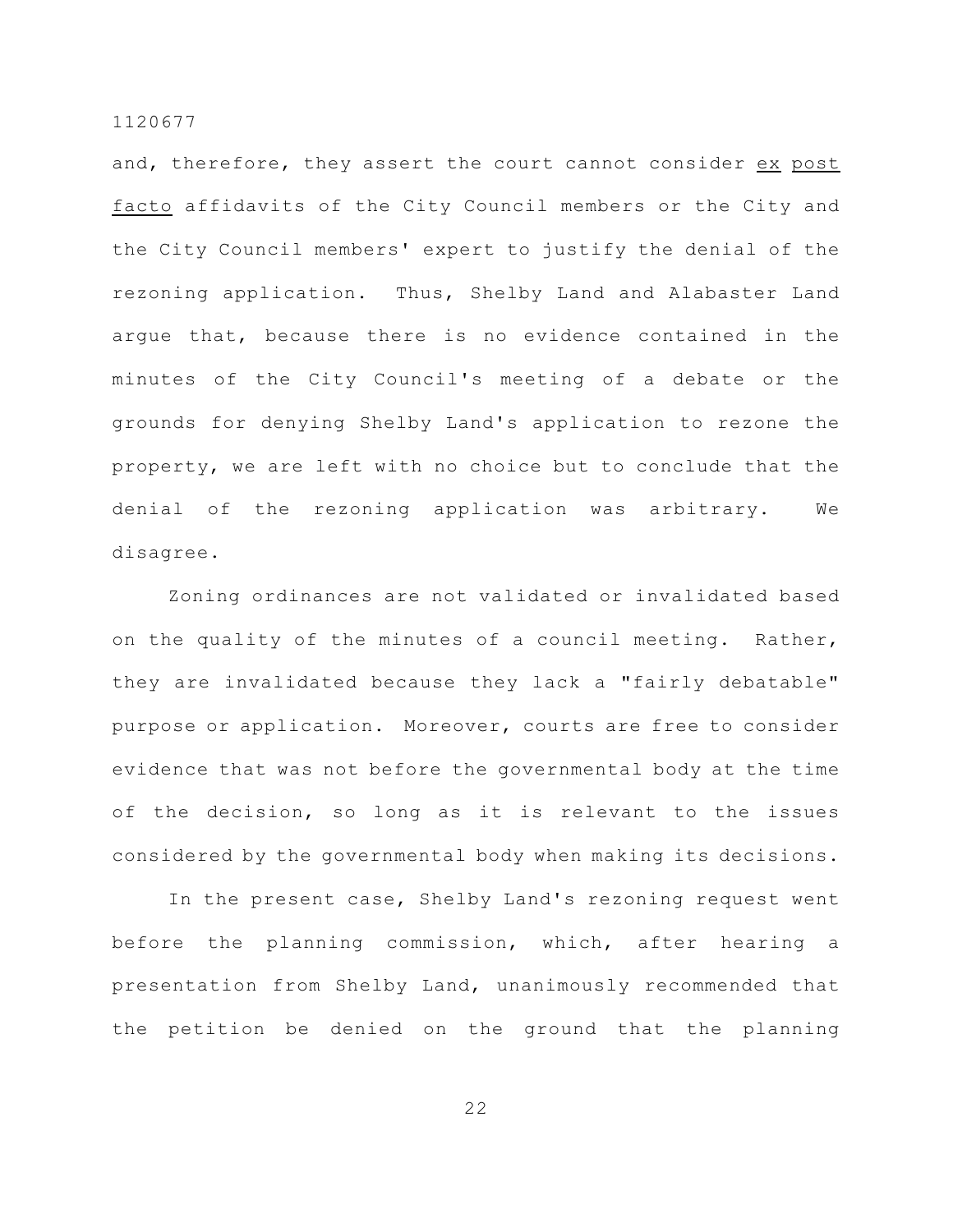commission did not "want to back off the hope of this property being an all-commercial corridor one day." Shelby Land's petition to rezone the property was then heard by the City Council, which considered Shelby Land's application and presentation, public comments, and the recommendation of the planning commission. The City Council then denied the rezoning application by a 4-3 vote. The testimony submitted to the trial court indicated that the members of the City Council who voted against the rezoning request were concerned with zoning a relatively small parcel of property located in a business district as multifamily residential and questioned the enforceability of the age-limit restrictions of the proposed senior apartment complex. Given the highly deferential standard we must apply, we cannot say that the City's decision to deny the application to rezone a portion of the City's largest commercial area for multifamily residential use was not "fairly debatable," particularly given the expressed desire to maintain the commercial character of the community business district.

"Although the trial court obviously found reasons to disagree with the city council's decision, it is not the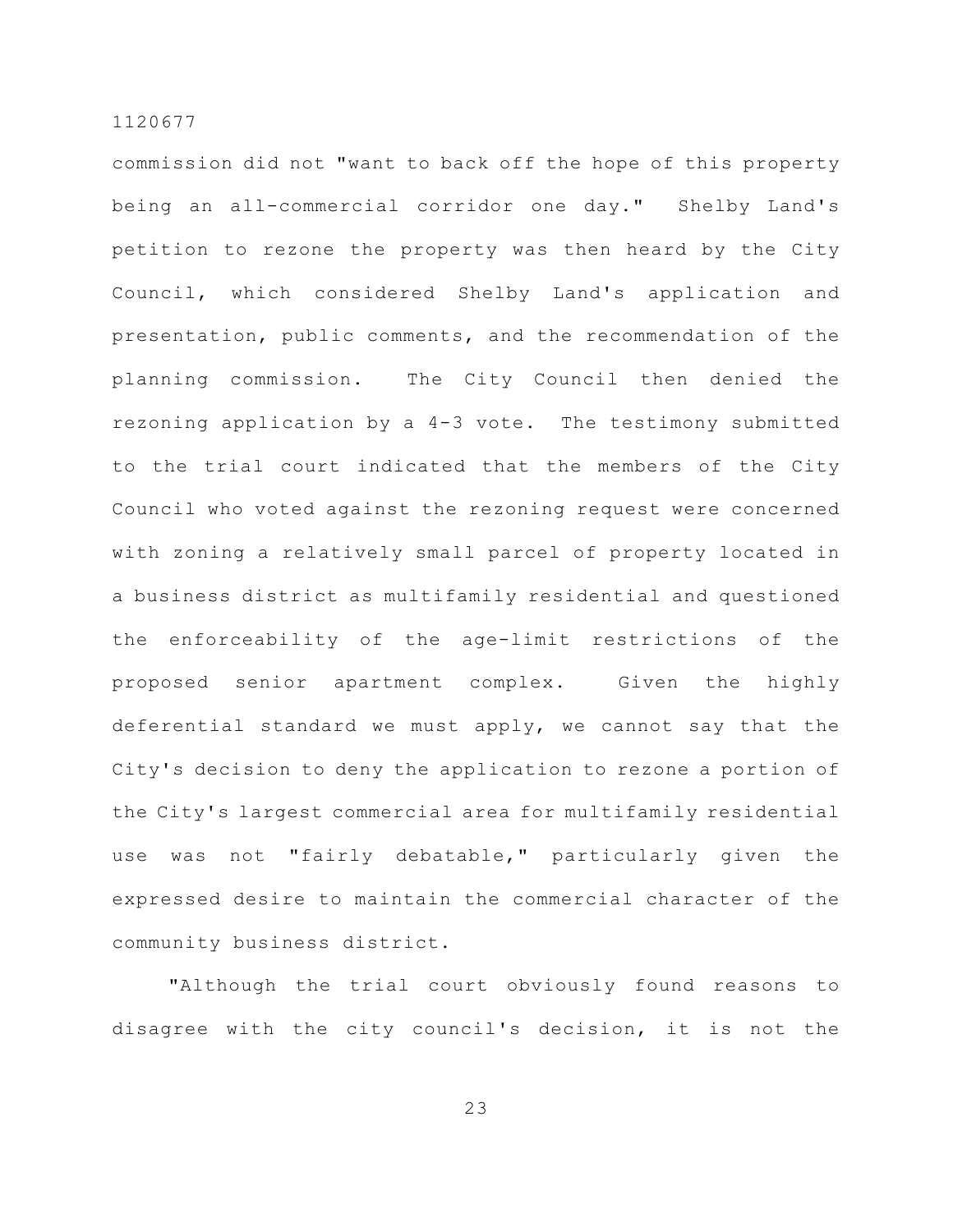province of the court to substitute its judgment for that of a legislative body vested with the power to make such decisions." Pollard, 902 So. 2d at 29. As we did in Pollard, we find the following language from Episcopal Foundation of Jefferson County v. Williams, 281 Ala. 363, 202 So. 2d 726 (1967), applicable:

"While the court is given the power to review the validity vel non of an ordinance or other legislative act, it is not given the power to review the wisdom or unwisdom, or the rightness or wrongness of laws passed by the legislative power delegated to the City Council or the City of Birmingham, or like bodies. ...

"'Every intendment is to be made in favor of the zoning ordinance and the matter was largely in the legislative discretion of the municipal authorities. ... Here, the city Commission is acting in the exercise of a legislative function and with a wide degree of discretion.' ...

"In the instant case, the City Council of the City of Birmingham, although without recommendation of the Zoning Advisory Committee, in our judgment, acted within constitutional bounds and did not take arbitrary, unreasonable or unlawful action. The Council had a superior opportunity to know and consider varied conflicting interests involved, to balance the burdens and the benefits, and to consider the general welfare of the area involved. There was procedural compliance with the requirement for a public hearing.

"The courts should be slow to set up their own opinions as against those charged with and in position rightfully to perform such duty. The fact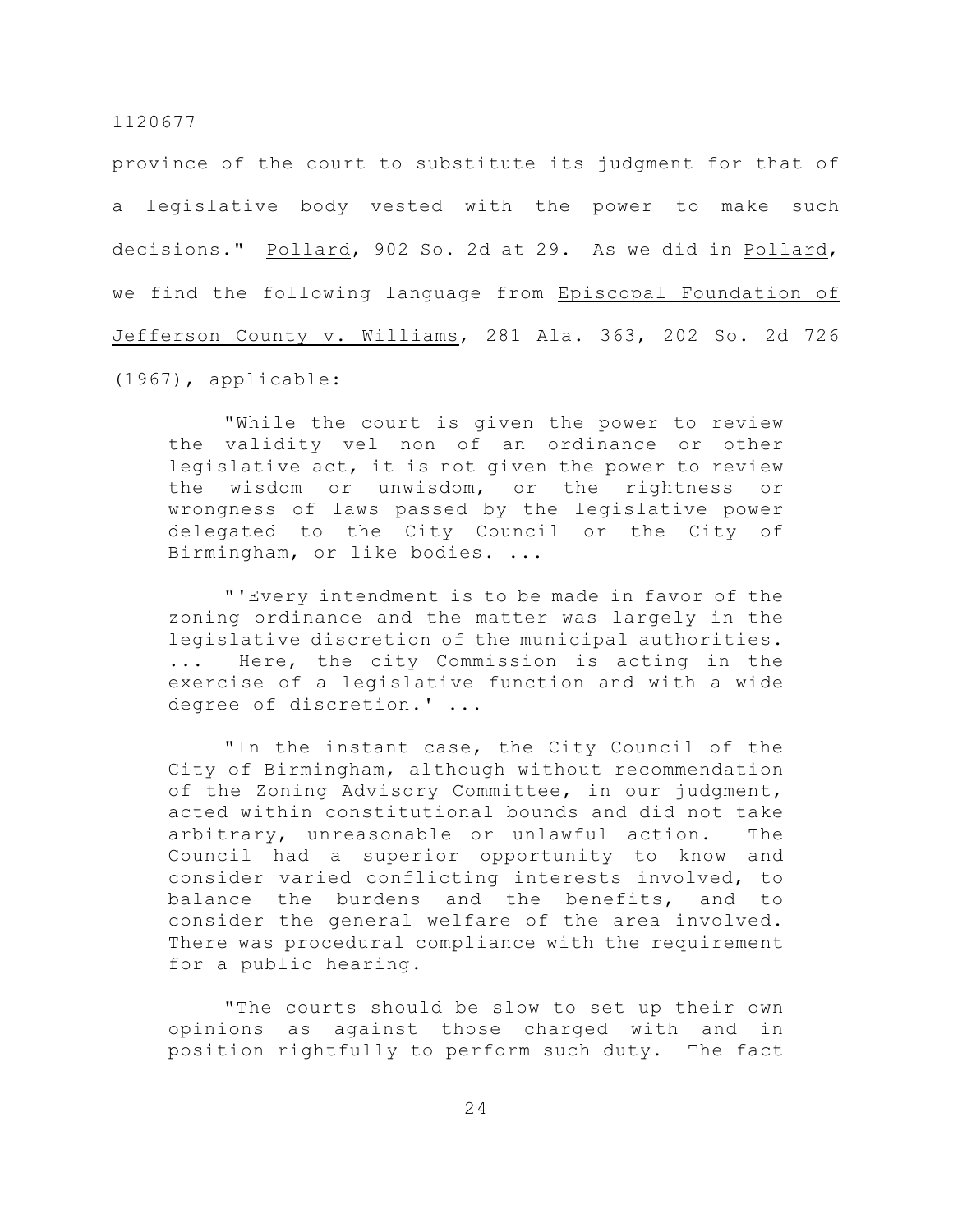that the complainants (appellees) may suffer some financial loss and depreciation in the value of their property is not a test of the constitutionality of the zoning ordinance; nor is it a test to determine if the zoning ordinance is arbitrary, capricious, inequitable and discriminatory. ...

"The question is whether the reclassification of [the property at issue] is sound and fair. If the question is fairly debatable, the court will not substitute its judgment for that of the City Council ... in exercise of its legislative power. ...

"The duties of the local authorities ..., charged with zoning property, are evidently arduous and of a delicate character, requiring sensitive insight and perspicuity as to the public health, safety, morals and general welfare incident to zoning. We cannot say that their judgment is always free from error, but before the courts will interfere, it must be made to appear that such an ordinance passes the bounds of reason and assumes the character of a merely arbitrary fiat.

"We think that men may reasonably differ as to the advisability of a zoning change or in a change affecting zoning districts. We are unwilling in the instant case to substitute our opinion for that of the City Council upon whom the responsibility of weighing all factors devolved, and who had access to full information and acted accordingly. We have no reason to say that the City Coun[cil] did not act with enlightened judgment in consideration of the ordinance here under attack."

# 281 Ala. at 367, 202 So. 2d at 729-30.

Based on the evidence before us and the "severely limited" judicial review of legislative zoning ordinances, we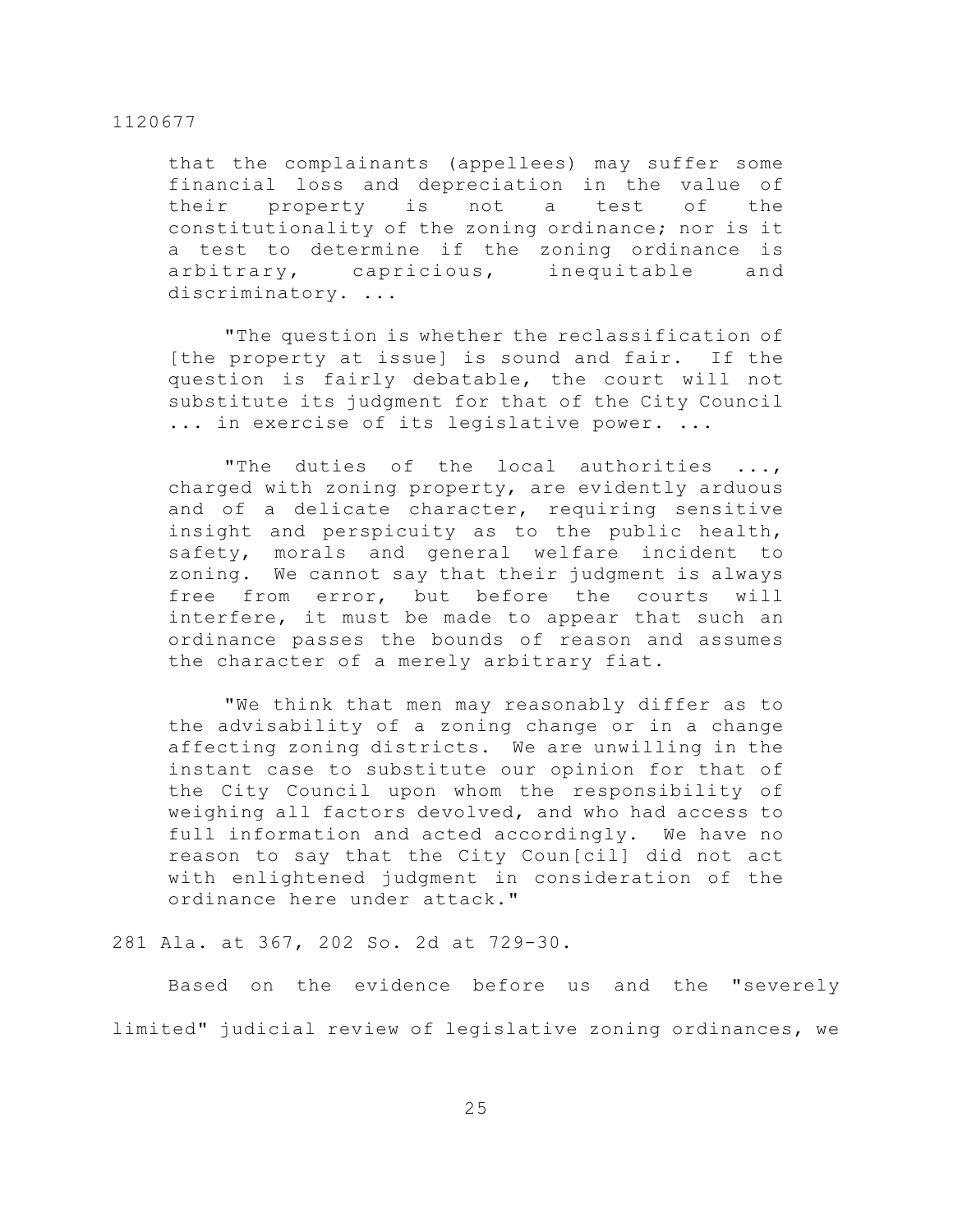conclude that the trial court erred in entering a summary judgment in favor of Shelby Land and Alabaster Land.

# IV. Conclusion

We reverse the judgment of the trial court, and we remand this cause to the trial court for that court to grant the cross-motion for a summary judgment filed by the City and the members of the City Council.

REVERSED AND REMANDED WITH DIRECTIONS.

Stuart, Bolin, and Wise, JJ., concur.

Murdock and Shaw, JJ., concur specially.

Moore, C.J., and Parker and Bryan, JJ., concur in the result.